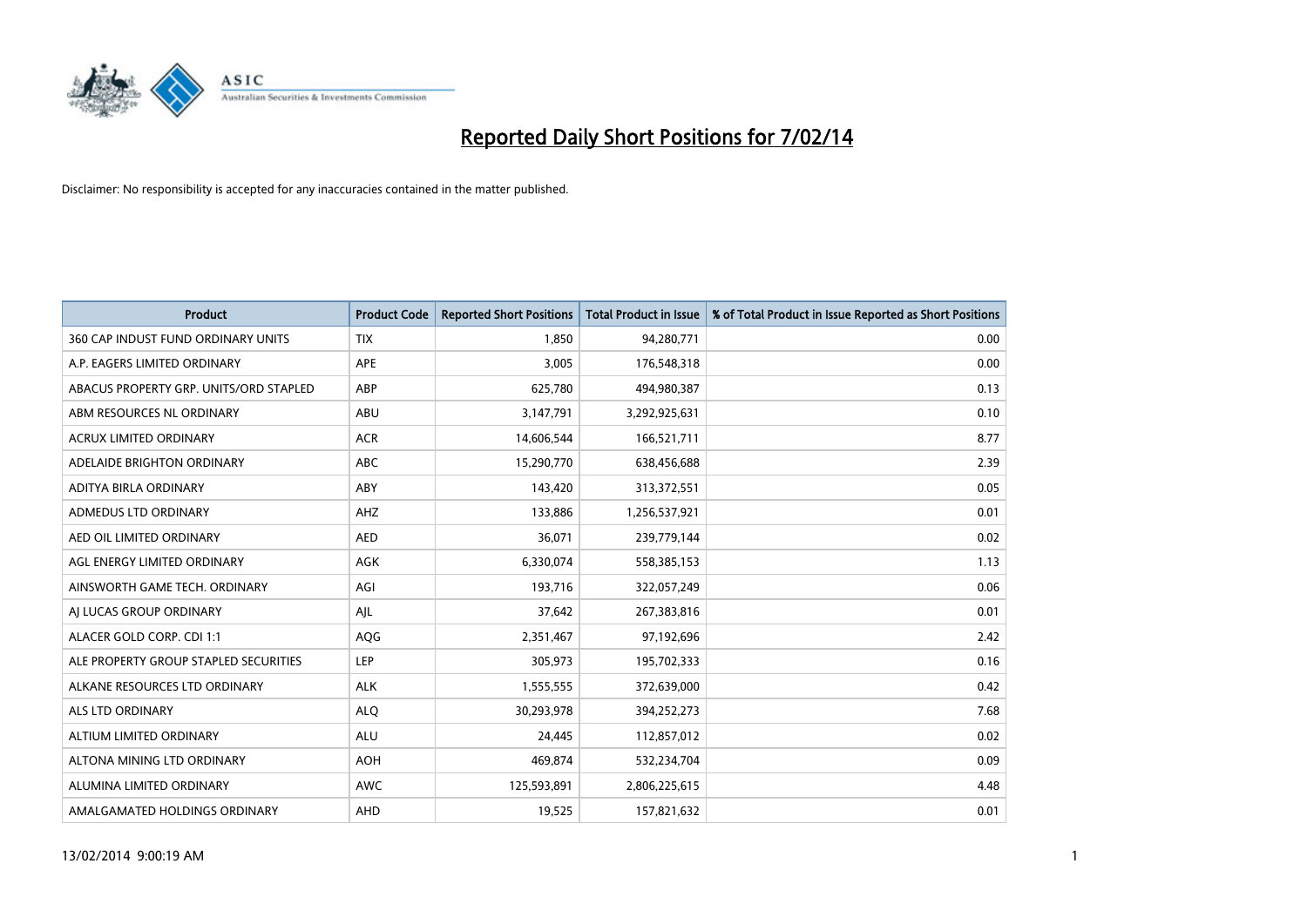

| <b>Product</b>                            | <b>Product Code</b> | <b>Reported Short Positions</b> | <b>Total Product in Issue</b> | % of Total Product in Issue Reported as Short Positions |
|-------------------------------------------|---------------------|---------------------------------|-------------------------------|---------------------------------------------------------|
| AMCOM TELECOMM, ORDINARY                  | <b>AMM</b>          | 871,055                         | 244,557,101                   | 0.36                                                    |
| AMCOR LIMITED ORDINARY                    | AMC                 | 6,788,591                       | 1,206,684,923                 | 0.56                                                    |
| AMP LIMITED ORDINARY                      | AMP                 | 34,308,037                      | 2,957,737,964                 | 1.16                                                    |
| ANSELL LIMITED ORDINARY                   | <b>ANN</b>          | 3,036,106                       | 152,762,142                   | 1.99                                                    |
| ANTARES ENERGY LTD ORDINARY               | AZZ                 | 700,705                         | 255,000,000                   | 0.27                                                    |
| ANZ BANKING GRP LTD ORDINARY              | ANZ                 | 5,450,265                       | 2,744,102,108                 | 0.20                                                    |
| APA GROUP STAPLED SECURITIES              | APA                 | 23,709,618                      | 835,750,807                   | 2.84                                                    |
| APN NEWS & MEDIA ORDINARY                 | <b>APN</b>          | 16,263,131                      | 661,526,586                   | 2.46                                                    |
| AQUARIUS PLATINUM. ORDINARY               | <b>AOP</b>          | 5,966,555                       | 487,782,536                   | 1.22                                                    |
| AQUILA RESOURCES ORDINARY                 | <b>AQA</b>          | 13,107,805                      | 411,804,442                   | 3.18                                                    |
| ARAFURA RESOURCE LTD ORDINARY             | ARU                 | 46,367                          | 441,270,644                   | 0.01                                                    |
| ARB CORPORATION ORDINARY                  | <b>ARP</b>          | 1,768,144                       | 72,481,302                    | 2.44                                                    |
| ARDENT LEISURE GROUP STAPLED SECURITIES   | AAD                 | 2,254,915                       | 405,055,708                   | 0.56                                                    |
| ARENA REIT. ORDINARY UNITS                | ARF                 | 24,091                          | 211,495,653                   | 0.01                                                    |
| ARISTOCRAT LEISURE ORDINARY               | <b>ALL</b>          | 7,880,582                       | 551,418,047                   | 1.43                                                    |
| ARRIUM LTD ORDINARY                       | ARI                 | 25,198,223                      | 1,361,469,008                 | 1.85                                                    |
| ASCIANO LIMITED ORDINARY                  | <b>AIO</b>          | 7,138,036                       | 975,385,664                   | 0.73                                                    |
| ASG GROUP LIMITED ORDINARY                | <b>ASZ</b>          | 808,955                         | 206,720,839                   | 0.39                                                    |
| ASPEN GROUP ORD/UNITS STAPLED             | <b>APZ</b>          | 59,139                          | 119,946,366                   | 0.05                                                    |
| ASTRO JAP PROP GROUP STAPLED US PROHIBIT. | AJA                 | 9,535                           | 67,211,752                    | 0.01                                                    |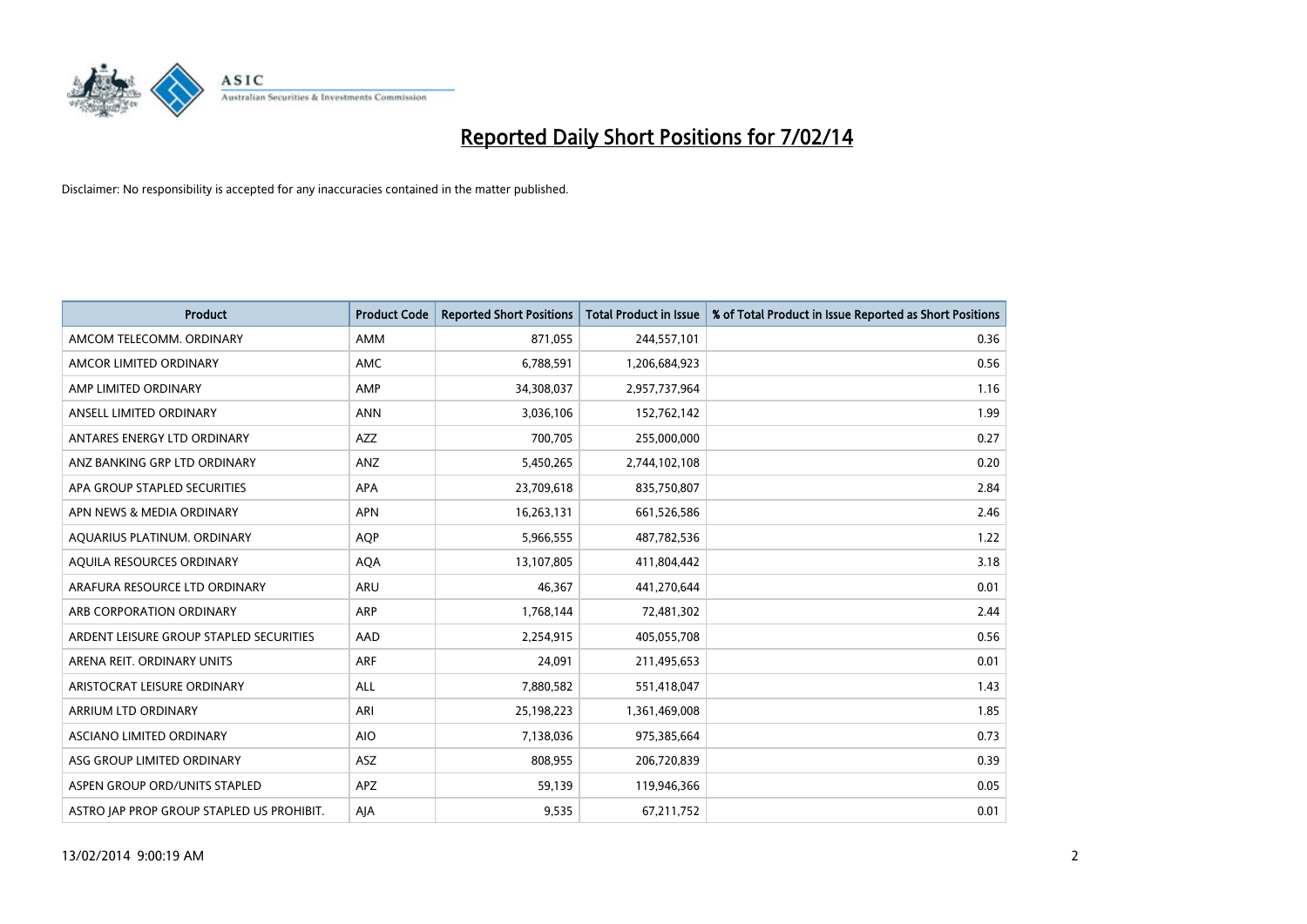

| <b>Product</b>                       | <b>Product Code</b> | <b>Reported Short Positions</b> | <b>Total Product in Issue</b> | % of Total Product in Issue Reported as Short Positions |
|--------------------------------------|---------------------|---------------------------------|-------------------------------|---------------------------------------------------------|
| ASX LIMITED ORDINARY                 | <b>ASX</b>          | 3,507,977                       | 193,595,162                   | 1.81                                                    |
| ATLAS IRON LIMITED ORDINARY          | <b>AGO</b>          | 75,810,067                      | 915,496,158                   | 8.28                                                    |
| ATRUM COAL NL ORDINARY               | <b>ATU</b>          | 1,431                           | 76,205,842                    | 0.00                                                    |
| AUCKLAND INTERNATION ORDINARY        | AIA                 | 747                             | 1,322,564,489                 | 0.00                                                    |
| AURIZON HOLDINGS LTD ORDINARY        | <b>AZI</b>          | 19,396,712                      | 2,137,284,503                 | 0.91                                                    |
| <b>AURORA OIL &amp; GAS ORDINARY</b> | <b>AUT</b>          | 1,315,455                       | 448,785,778                   | 0.29                                                    |
| AUSDRILL LIMITED ORDINARY            | <b>ASL</b>          | 23,468,793                      | 312,277,224                   | 7.52                                                    |
| AUSENCO LIMITED ORDINARY             | AAX                 | 1,578,873                       | 168,449,799                   | 0.94                                                    |
| <b>AUSTAL LIMITED ORDINARY</b>       | ASB                 | 464,684                         | 346,379,377                   | 0.13                                                    |
| <b>AUSTBROKERS HOLDINGS ORDINARY</b> | <b>AUB</b>          | 3,773                           | 59,642,171                    | 0.01                                                    |
| AUSTIN ENGINEERING ORDINARY          | ANG                 | 519,414                         | 82,539,403                    | 0.63                                                    |
| AUSTRALAND PROPERTY STAPLED SECURITY | ALZ                 | 2,668,535                       | 578,324,670                   | 0.46                                                    |
| AUSTRALIAN AGRICULT. ORDINARY        | AAC                 | 4,034,275                       | 532,294,404                   | 0.76                                                    |
| AUSTRALIAN FOUNDAT, ORDINARY         | AFI                 | 1,160                           | 1,042,757,713                 | 0.00                                                    |
| AUSTRALIAN INFR LTD ORDINARY         | <b>AIX</b>          | 23,750                          | 620,733,944                   | 0.00                                                    |
| AUSTRALIAN PHARM. ORDINARY           | API                 | 9,866,058                       | 488,115,883                   | 2.02                                                    |
| AUTOMOTIVE HOLDINGS ORDINARY         | AHE                 | 595,806                         | 260,579,682                   | 0.23                                                    |
| AVEO GROUP STAPLED SECURITIES        | <b>AOG</b>          | 10,625,140                      | 500,111,460                   | 2.12                                                    |
| AVIENNINGS LIMITED ORDINARY          | <b>AVI</b>          | 69,999                          | 384,423,851                   | 0.02                                                    |
| AWE LIMITED ORDINARY                 | AWE                 | 1,283,054                       | 522,696,385                   | 0.25                                                    |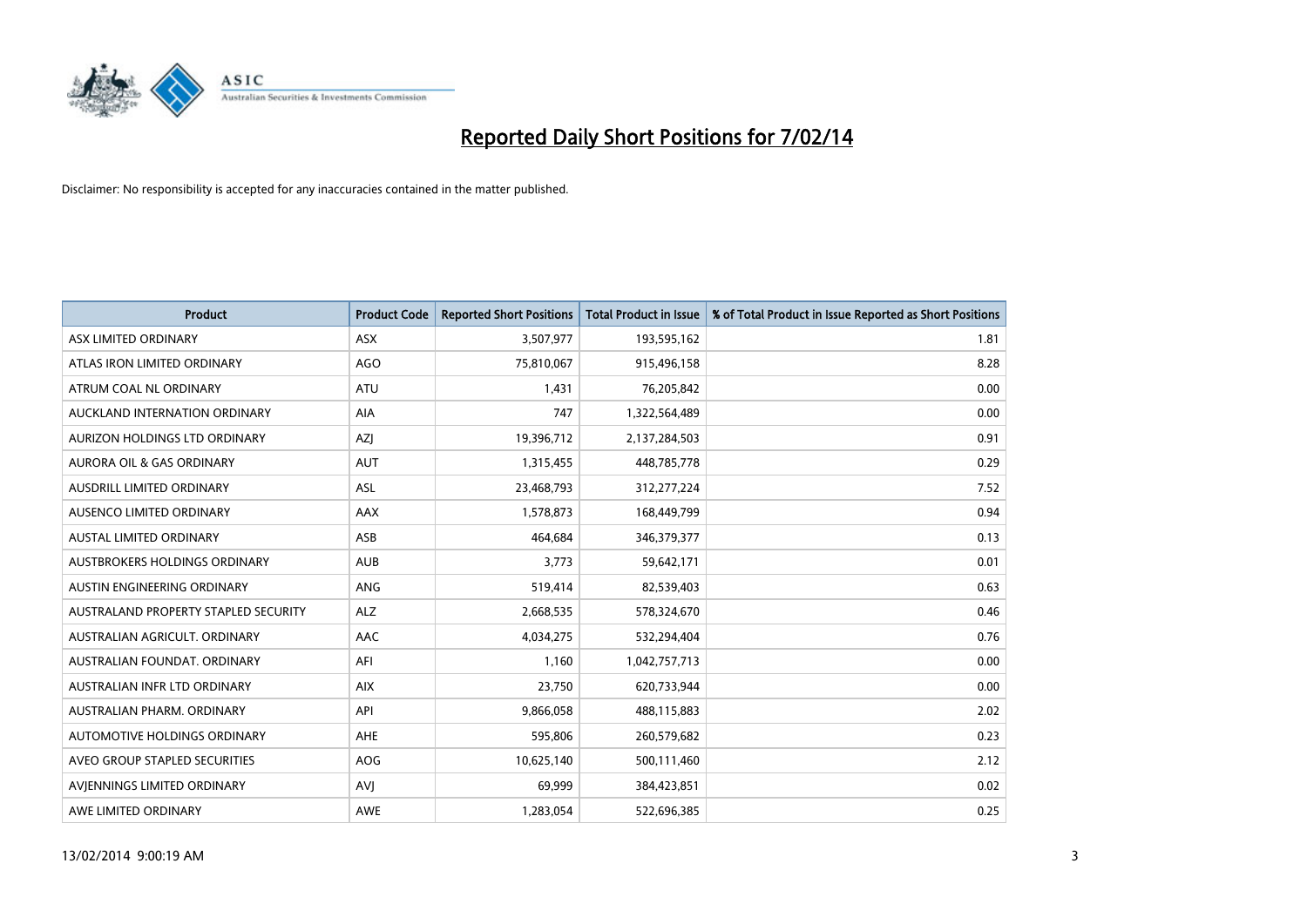

| <b>Product</b>                         | <b>Product Code</b> | <b>Reported Short Positions</b> | <b>Total Product in Issue</b> | % of Total Product in Issue Reported as Short Positions |
|----------------------------------------|---------------------|---------------------------------|-------------------------------|---------------------------------------------------------|
| <b>AZONTO PET LTD ORDINARY</b>         | <b>APY</b>          | 41                              | 1,155,765,100                 | 0.00                                                    |
| BANDANNA ENERGY ORDINARY               | <b>BND</b>          | 22,054,617                      | 528,481,199                   | 4.17                                                    |
| BANK OF QUEENSLAND. ORDINARY           | <b>BOQ</b>          | 3,490,792                       | 322,566,581                   | 1.08                                                    |
| <b>BANNERMAN RESOURCES ORDINARY</b>    | <b>BMN</b>          | 600,453                         | 322,885,298                   | 0.19                                                    |
| <b>BASE RES LIMITED ORDINARY</b>       | <b>BSE</b>          | 6,789,998                       | 561,840,029                   | 1.21                                                    |
| BATHURST RES LTD. ORDINARY             | <b>BRL</b>          | 19,113,081                      | 821,457,725                   | 2.33                                                    |
| <b>BC IRON LIMITED ORDINARY</b>        | <b>BCI</b>          | 365,278                         | 123,928,630                   | 0.29                                                    |
| BEACH ENERGY LIMITED ORDINARY          | <b>BPT</b>          | 18,413,717                      | 1,278,348,742                 | 1.44                                                    |
| BEADELL RESOURCE LTD ORDINARY          | <b>BDR</b>          | 40,444,963                      | 790,727,280                   | 5.11                                                    |
| <b>BEGA CHEESE LTD ORDINARY</b>        | <b>BGA</b>          | 240,783                         | 152,245,802                   | 0.16                                                    |
| BENDIGO AND ADELAIDE ORDINARY          | <b>BEN</b>          | 11,855,738                      | 410,010,013                   | 2.89                                                    |
| BENTHAM IMF LTD ORDINARY               | <b>IMF</b>          | 3,519,694                       | 164,380,143                   | 2.14                                                    |
| BERKELEY RESOURCES ORDINARY            | <b>BKY</b>          | 146,518                         | 180,361,323                   | 0.08                                                    |
| <b>BHP BILLITON LIMITED ORDINARY</b>   | <b>BHP</b>          | 6,456,187                       | 3,211,691,105                 | 0.20                                                    |
| <b>BILLABONG ORDINARY</b>              | <b>BBG</b>          | 10,638,393                      | 480,730,006                   | 2.21                                                    |
| BLACKMORES LIMITED ORDINARY            | <b>BKL</b>          | 13,877                          | 17,046,032                    | 0.08                                                    |
| BLACKTHORN RESOURCES ORD US PROHIBITED | <b>BTR</b>          | 619,237                         | 164,285,950                   | 0.38                                                    |
| BLUESCOPE STEEL LTD ORDINARY           | <b>BSL</b>          | 5,911,140                       | 558,733,728                   | 1.06                                                    |
| <b>BOART LONGYEAR ORDINARY</b>         | <b>BLY</b>          | 32,476,955                      | 461,163,412                   | 7.04                                                    |
| <b>BOOM LOGISTICS ORDINARY</b>         | <b>BOL</b>          | 249,999                         | 474,868,764                   | 0.05                                                    |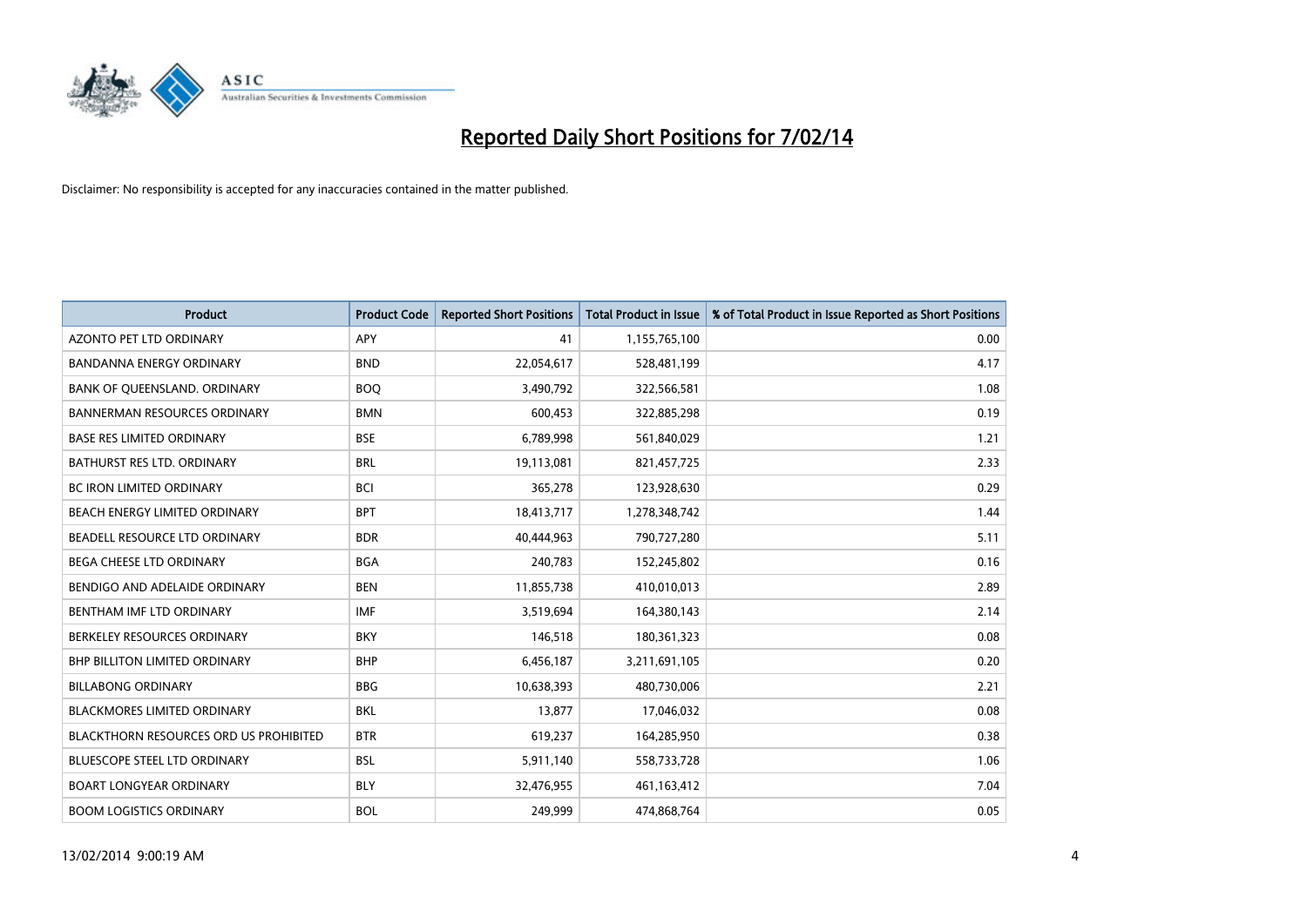

| <b>Product</b>                          | <b>Product Code</b> | <b>Reported Short Positions</b> | <b>Total Product in Issue</b> | % of Total Product in Issue Reported as Short Positions |
|-----------------------------------------|---------------------|---------------------------------|-------------------------------|---------------------------------------------------------|
| <b>BORAL LIMITED, ORDINARY</b>          | <b>BLD</b>          | 43,047,208                      | 778,739,826                   | 5.53                                                    |
| <b>BRADKEN LIMITED ORDINARY</b>         | <b>BKN</b>          | 18,079,428                      | 169,240,662                   | 10.68                                                   |
| <b>BRAMBLES LIMITED ORDINARY</b>        | <b>BXB</b>          | 1,371,120                       | 1,561,912,409                 | 0.09                                                    |
| BREVILLE GROUP LTD ORDINARY             | <b>BRG</b>          | 2,885,229                       | 130,095,322                   | 2.22                                                    |
| <b>BRICKWORKS LIMITED ORDINARY</b>      | <b>BKW</b>          | 83,245                          | 148,038,996                   | 0.06                                                    |
| BT INVESTMENT MNGMNT ORDINARY           | <b>BTT</b>          | 136,930                         | 282,727,073                   | 0.05                                                    |
| <b>BURU ENERGY ORDINARY</b>             | <b>BRU</b>          | 14,662,468                      | 298,505,530                   | 4.91                                                    |
| <b>BWP TRUST ORDINARY UNITS</b>         | <b>BWP</b>          | 4,407,789                       | 627,165,919                   | 0.70                                                    |
| CABCHARGE AUSTRALIA ORDINARY            | CAB                 | 13,276,067                      | 120,430,683                   | 11.02                                                   |
| CALTEX AUSTRALIA ORDINARY               | <b>CTX</b>          | 1,873,517                       | 270,000,000                   | 0.69                                                    |
| CAPE LAMBERT RES LTD ORDINARY           | <b>CFE</b>          | 19,764                          | 667,938,887                   | 0.00                                                    |
| <b>CARDNO LIMITED ORDINARY</b>          | CDD                 | 7,388,404                       | 146,779,250                   | 5.03                                                    |
| CARNARVON PETROLEUM ORDINARY            | <b>CVN</b>          | 12,220                          | 986,565,952                   | 0.00                                                    |
| CARSALES.COM LTD ORDINARY               | <b>CRZ</b>          | 6,141,518                       | 237,773,965                   | 2.58                                                    |
| <b>CASH CONVERTERS ORDINARY</b>         | CCV                 | 7,648,103                       | 426,302,767                   | 1.79                                                    |
| CEDAR WOODS PROP. ORDINARY              | <b>CWP</b>          | 63,028                          | 73,732,683                    | 0.09                                                    |
| CENTRAL PETROLEUM ORDINARY              | <b>CTP</b>          | 448,124                         | 309,219,473                   | 0.14                                                    |
| <b>CERAMIC FUEL CELLS ORDINARY</b>      | <b>CFU</b>          | 390                             | 1,751,724,324                 | 0.00                                                    |
| CFS RETAIL TRUST GRP STAPLED SECURITIES | <b>CFX</b>          | 52,110,442                      | 3,018,050,810                 | 1.73                                                    |
| CHALLENGER DIV.PRO. STAPLED UNITS       | <b>CDI</b>          | 187,965                         | 214,101,013                   | 0.09                                                    |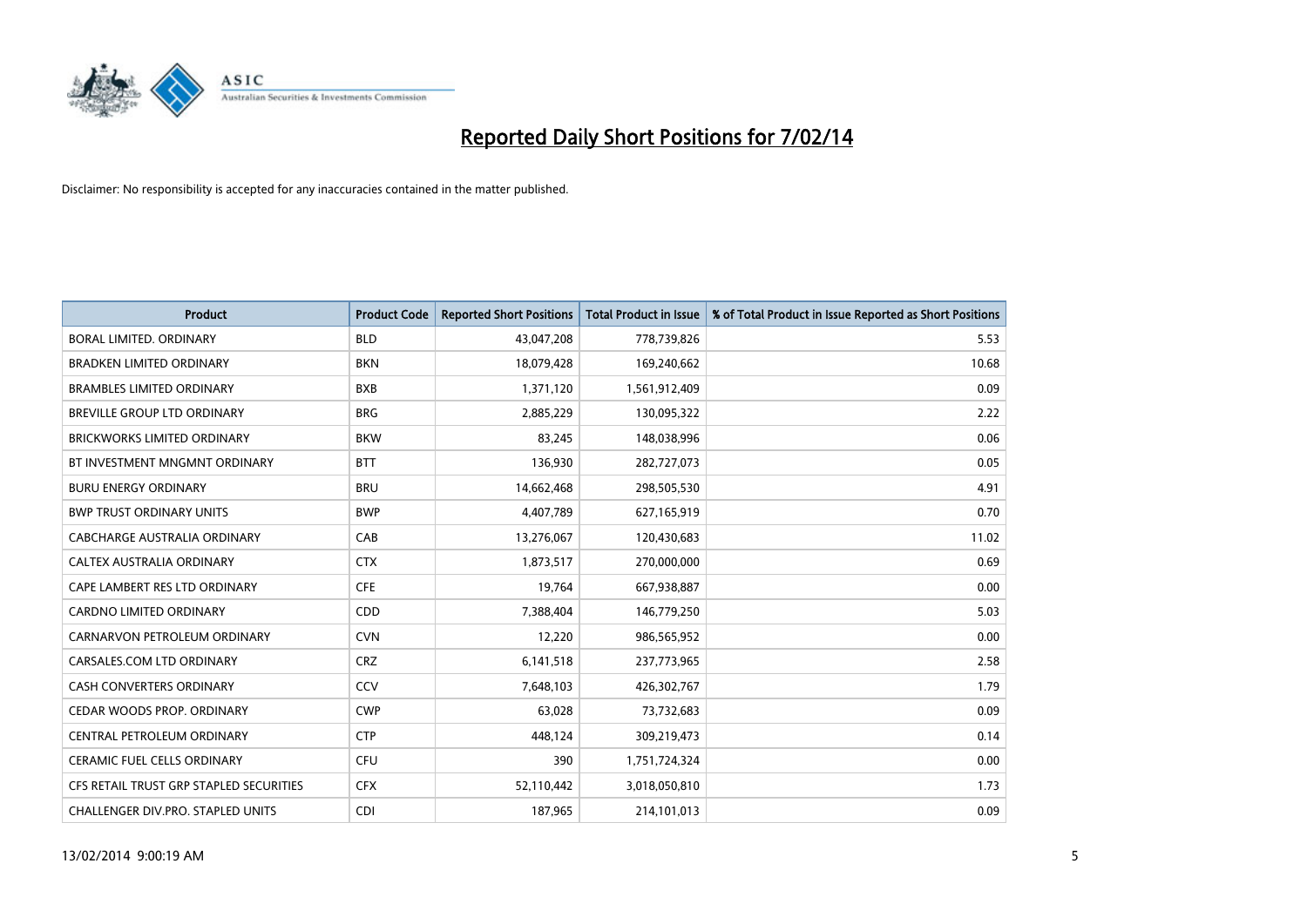

| <b>Product</b>                          | <b>Product Code</b> | <b>Reported Short Positions</b> | <b>Total Product in Issue</b> | % of Total Product in Issue Reported as Short Positions |
|-----------------------------------------|---------------------|---------------------------------|-------------------------------|---------------------------------------------------------|
| <b>CHALLENGER LIMITED ORDINARY</b>      | <b>CGF</b>          | 872,775                         | 530,862,585                   | 0.16                                                    |
| CHARTER HALL GROUP STAPLED US PROHIBIT. | <b>CHC</b>          | 447,642                         | 309,358,198                   | 0.14                                                    |
| <b>CHARTER HALL RETAIL UNITS</b>        | <b>CQR</b>          | 10,210,216                      | 362,896,512                   | 2.81                                                    |
| <b>CHORUS LIMITED ORDINARY</b>          | <b>CNU</b>          | 316,908                         | 396,369,767                   | 0.08                                                    |
| CITIGOLD CORP LTD ORDINARY              | <b>CTO</b>          | 153,427                         | 1,495,764,906                 | 0.01                                                    |
| CLINUVEL PHARMACEUT, ORDINARY           | CUV                 | 50,000                          | 38,217,038                    | 0.13                                                    |
| COAL OF AFRICA LTD ORDINARY             | <b>CZA</b>          | 426                             | 1,048,368,613                 | 0.00                                                    |
| COALSPUR MINES LTD ORDINARY             | <b>CPL</b>          | 7,242,253                       | 641,394,435                   | 1.13                                                    |
| <b>COBAR CONSOLIDATED ORDINARY</b>      | CCU                 | 100.000                         | 329,646,728                   | 0.03                                                    |
| COCA-COLA AMATIL ORDINARY               | <b>CCL</b>          | 15,637,369                      | 763,590,249                   | 2.05                                                    |
| COCHLEAR LIMITED ORDINARY               | <b>COH</b>          | 8,303,111                       | 57,062,020                    | 14.55                                                   |
| <b>COCKATOO COAL ORDINARY</b>           | <b>COK</b>          | 167,987                         | 4,458,357,900                 | 0.00                                                    |
| <b>CODAN LIMITED ORDINARY</b>           | <b>CDA</b>          | 418,362                         | 176,969,924                   | 0.24                                                    |
| <b>COFFEY INTERNATIONAL ORDINARY</b>    | <b>COF</b>          | 18,921                          | 255,833,165                   | 0.01                                                    |
| <b>COKAL LTD ORDINARY</b>               | <b>CKA</b>          | 13,650                          | 471,103,926                   | 0.00                                                    |
| <b>COLLECTION HOUSE ORDINARY</b>        | <b>CLH</b>          | 1,621,111                       | 128,969,148                   | 1.26                                                    |
| COMMONWEALTH BANK, ORDINARY             | <b>CBA</b>          | 12,963,643                      | 1,611,928,836                 | 0.80                                                    |
| <b>COMMONWEALTH PROP ORDINARY UNITS</b> | <b>CPA</b>          | 8,562,805                       | 2,347,003,413                 | 0.36                                                    |
| <b>COMPASS RESOURCES ORDINARY</b>       | <b>CMR</b>          | 7,472                           | 1,403,744,100                 | 0.00                                                    |
| COMPUTERSHARE LTD ORDINARY              | <b>CPU</b>          | 10,524,135                      | 556,203,079                   | 1.89                                                    |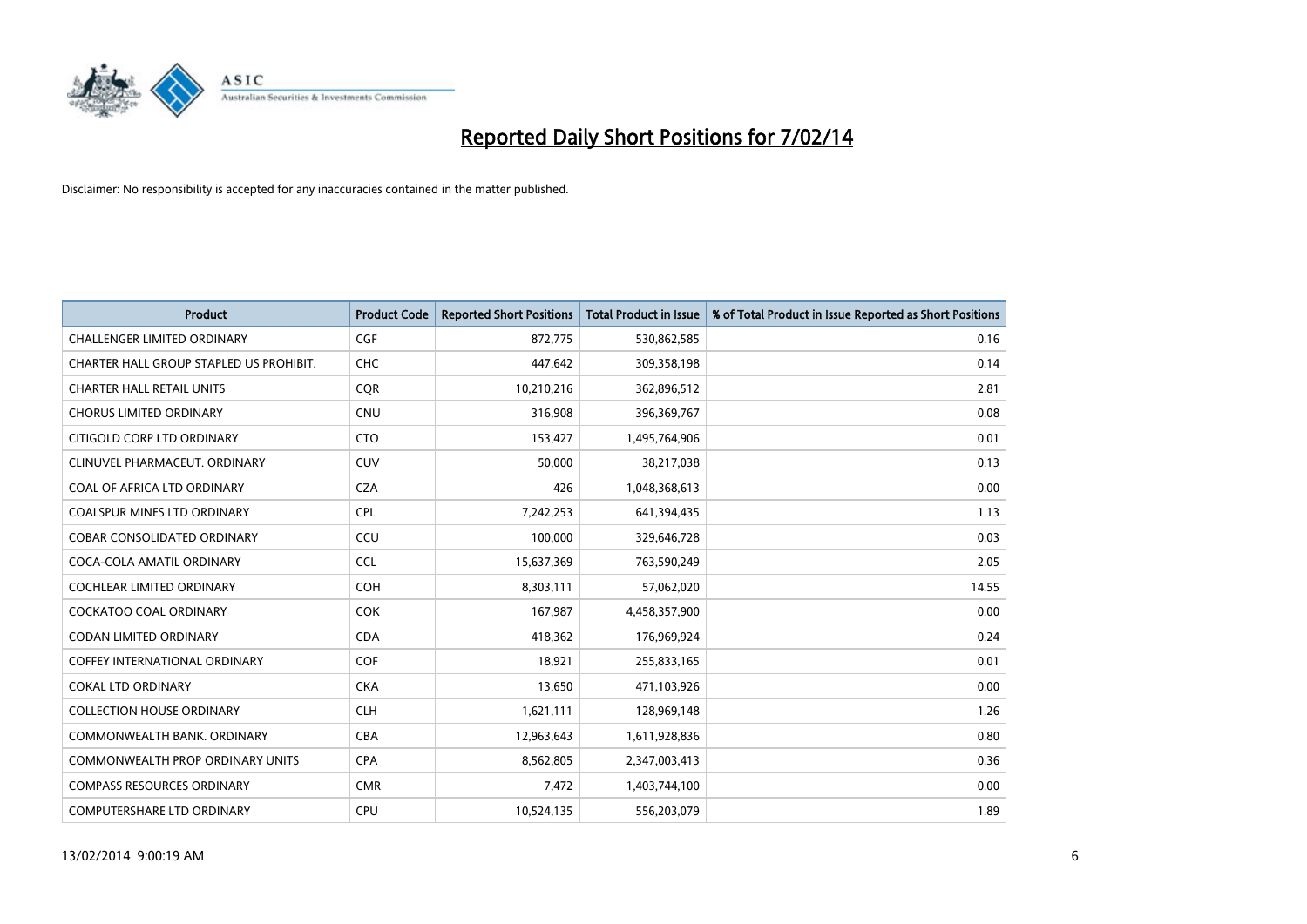

| <b>Product</b>                          | <b>Product Code</b> | <b>Reported Short Positions</b> | <b>Total Product in Issue</b> | % of Total Product in Issue Reported as Short Positions |
|-----------------------------------------|---------------------|---------------------------------|-------------------------------|---------------------------------------------------------|
| <b>COOPER ENERGY LTD ORDINARY</b>       | <b>COE</b>          | 5,968                           | 329,235,509                   | 0.00                                                    |
| CORP TRAVEL LIMITED ORDINARY            | <b>CTD</b>          | 41,367                          | 89,890,762                    | 0.05                                                    |
| <b>COVER-MORE GRP LTD ORDINARY</b>      | <b>CVO</b>          | 1,133,000                       | 317,750,000                   | 0.36                                                    |
| <b>CREDIT CORP GROUP ORDINARY</b>       | <b>CCP</b>          | 133,664                         | 46,131,882                    | 0.29                                                    |
| <b>CROMWELL PROP STAPLED SECURITIES</b> | <b>CMW</b>          | 18,606,674                      | 1,721,483,143                 | 1.08                                                    |
| <b>CROWE HORWATH AUS ORDINARY</b>       | <b>CRH</b>          | 642,313                         | 273,005,429                   | 0.24                                                    |
| <b>CROWN RESORTS LTD ORDINARY</b>       | <b>CWN</b>          | 1,772,546                       | 728,394,185                   | 0.24                                                    |
| <b>CSG LIMITED ORDINARY</b>             | CSV                 | 26,193                          | 278,973,075                   | 0.01                                                    |
| <b>CSL LIMITED ORDINARY</b>             | <b>CSL</b>          | 1,263,531                       | 484,113,980                   | 0.26                                                    |
| <b>CSR LIMITED ORDINARY</b>             | <b>CSR</b>          | 18,672,939                      | 506,000,315                   | 3.69                                                    |
| <b>CUDECO LIMITED ORDINARY</b>          | CDU                 | 8,050,814                       | 234,013,408                   | 3.44                                                    |
| DART ENERGY LTD ORDINARY                | <b>DTE</b>          | 4,689,365                       | 1,108,752,733                 | 0.42                                                    |
| DATA#3 LIMITED ORDINARY                 | <b>DTL</b>          | 177,095                         | 153,974,950                   | 0.12                                                    |
| DAVID JONES LIMITED ORDINARY            | <b>DJS</b>          | 33,533,068                      | 537,137,845                   | 6.24                                                    |
| <b>DECMIL GROUP LIMITED ORDINARY</b>    | <b>DCG</b>          | 2,587,822                       | 168,657,794                   | 1.53                                                    |
| DEEP YELLOW LIMITED ORDINARY            | DYL                 | 10,002                          | 1,614,056,807                 | 0.00                                                    |
| DEVINE LIMITED ORDINARY                 | <b>DVN</b>          | 13,756                          | 158,730,556                   | 0.01                                                    |
| DEXUS PROPERTY GROUP STAPLED UNITS      | <b>DXS</b>          | 81,060,352                      | 4,628,228,426                 | 1.75                                                    |
| DICK SMITH HLDGS ORDINARY               | <b>DSH</b>          | 5,930,963                       | 236,511,364                   | 2.51                                                    |
| DISCOVERY METALS LTD ORDINARY           | <b>DML</b>          | 5,675,694                       | 560,034,418                   | 1.01                                                    |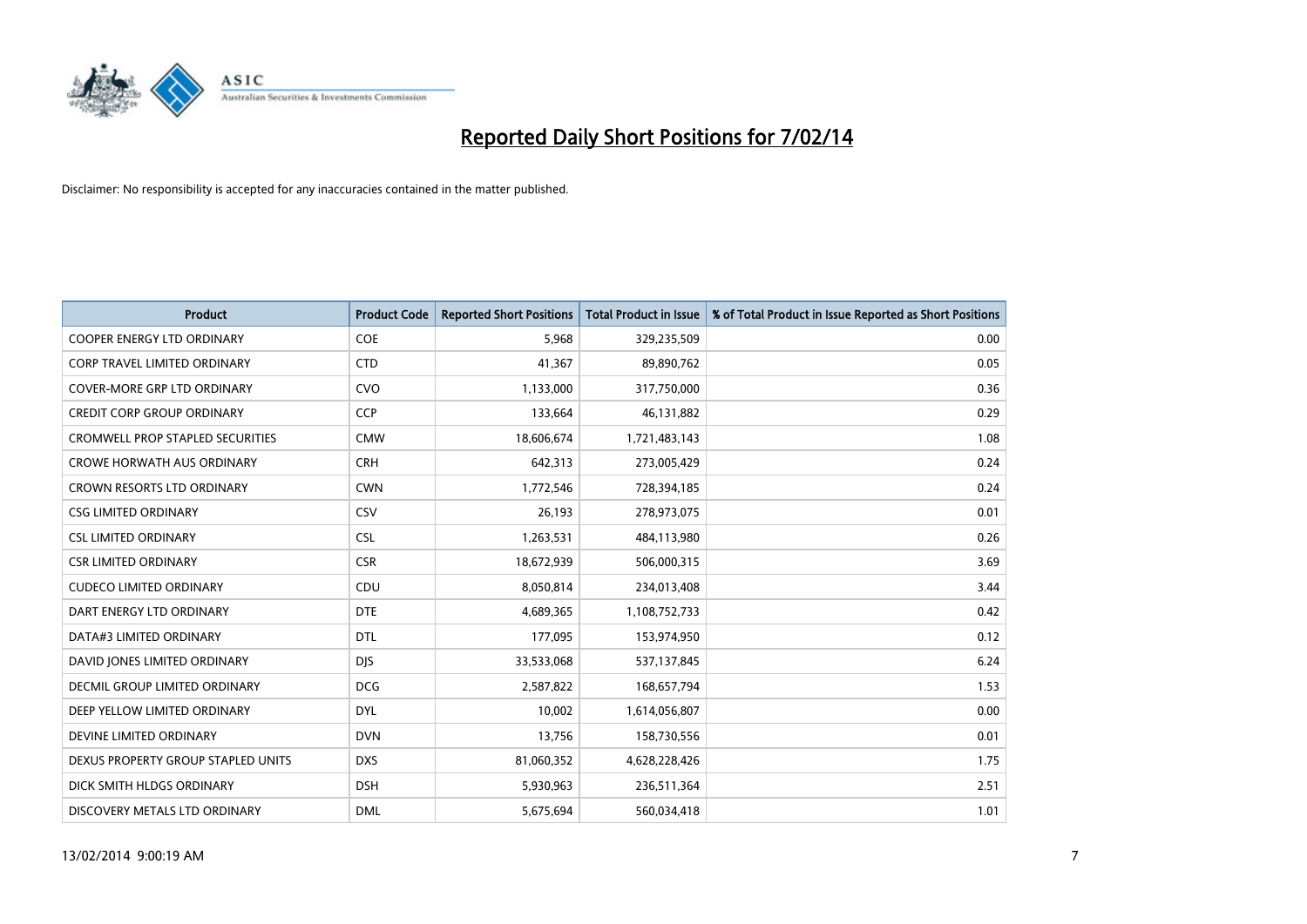

| <b>Product</b>                       | <b>Product Code</b> | <b>Reported Short Positions</b> | <b>Total Product in Issue</b> | % of Total Product in Issue Reported as Short Positions |
|--------------------------------------|---------------------|---------------------------------|-------------------------------|---------------------------------------------------------|
| DOMINO PIZZA ENTERPR ORDINARY        | <b>DMP</b>          | 1,854,458                       | 85,915,713                    | 2.16                                                    |
| DONACO INTERNATIONAL ORDINARY        | <b>DNA</b>          | 345,693                         | 401,051,771                   | 0.09                                                    |
| DORAY MINERALS LTD ORDINARY          | <b>DRM</b>          | 10,000                          | 141,891,768                   | 0.01                                                    |
| DOWNER EDI LIMITED ORDINARY          | <b>DOW</b>          | 15,504,962                      | 434,734,970                   | 3.57                                                    |
| DRAGON MINING LTD ORDINARY           | <b>DRA</b>          | 50,000                          | 88,840,613                    | 0.06                                                    |
| DRILLSEARCH ENERGY ORDINARY          | <b>DLS</b>          | 11,619,363                      | 432,965,895                   | 2.68                                                    |
| DUET GROUP STAPLED US PROHIBIT.      | <b>DUE</b>          | 11,028,145                      | 1,286,215,139                 | 0.86                                                    |
| DULUXGROUP LIMITED ORDINARY          | <b>DLX</b>          | 641,668                         | 381,093,950                   | 0.17                                                    |
| <b>DWS LTD ORDINARY</b>              | <b>DWS</b>          | 588,736                         | 132,362,763                   | 0.44                                                    |
| ECHO ENTERTAINMENT ORDINARY          | EGP                 | 17,965,043                      | 825,672,730                   | 2.18                                                    |
| ELDERS LIMITED ORDINARY              | <b>ELD</b>          | 19,697,945                      | 455,013,329                   | 4.33                                                    |
| ELEMENTAL MINERALS ORDINARY          | ELM                 | 176,299                         | 303,263,391                   | 0.06                                                    |
| <b>EMECO HOLDINGS ORDINARY</b>       | EHL                 | 11,800,324                      | 599,675,707                   | 1.97                                                    |
| <b>ENDEAVOUR MIN CORP CDI 1:1</b>    | <b>EVR</b>          | 100,748                         | 82,053,013                    | 0.12                                                    |
| <b>ENERGY RESOURCES ORDINARY 'A'</b> | ERA                 | 11,638,722                      | 517,725,062                   | 2.25                                                    |
| <b>ENERGY WORLD CORPOR, ORDINARY</b> | <b>EWC</b>          | 59,549,667                      | 1,734,166,672                 | 3.43                                                    |
| <b>ENVESTRA LIMITED ORDINARY</b>     | <b>ENV</b>          | 2,309,405                       | 1,796,808,474                 | 0.13                                                    |
| EQUATORIAL RES LTD ORDINARY          | EQX                 | 2,009                           | 122,185,353                   | 0.00                                                    |
| ERM POWER LIMITED ORDINARY           | EPW                 | 836,777                         | 238,714,606                   | 0.35                                                    |
| ESERVGLOBAL LIMITED ORDINARY         | ESV                 | 5,527,772                       | 253,545,997                   | 2.18                                                    |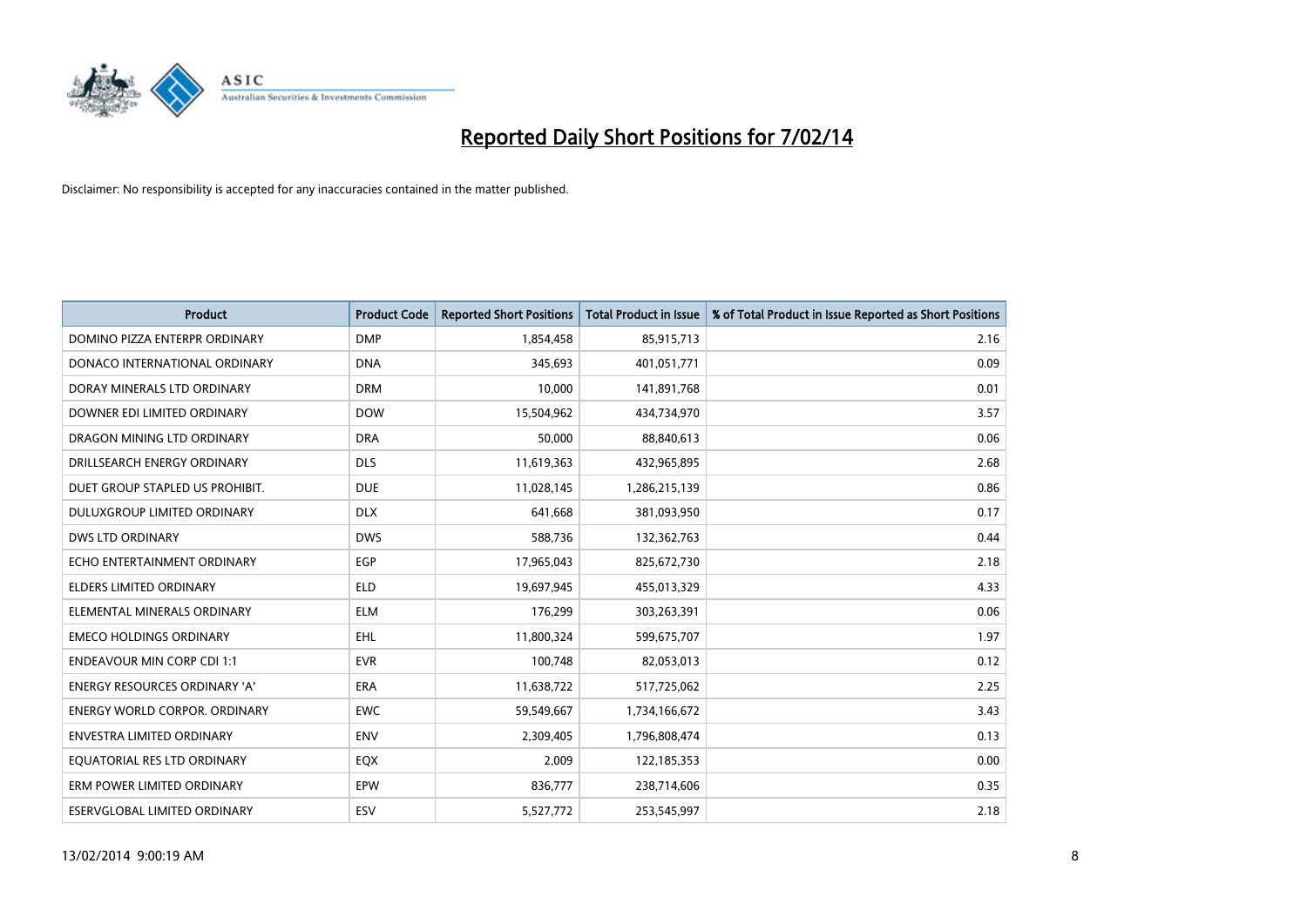

| <b>Product</b>                         | <b>Product Code</b> | <b>Reported Short Positions</b> | <b>Total Product in Issue</b> | % of Total Product in Issue Reported as Short Positions |
|----------------------------------------|---------------------|---------------------------------|-------------------------------|---------------------------------------------------------|
| ETHANE PIPELINE STAPLED SECURITIES     | <b>EPX</b>          | 10,000                          | 69,302,275                    | 0.01                                                    |
| EVOLUTION MINING LTD ORDINARY          | <b>EVN</b>          | 21,953,667                      | 708,652,367                   | 3.10                                                    |
| FAIRFAX MEDIA LTD ORDINARY             | <b>FXI</b>          | 249,617,705                     | 2,351,955,725                 | 10.61                                                   |
| <b>FANTASTIC HOLDINGS ORDINARY</b>     | <b>FAN</b>          | 20,787                          | 103,068,398                   | 0.02                                                    |
| <b>FAR LTD ORDINARY</b>                | <b>FAR</b>          | 24,225,783                      | 2,499,846,742                 | 0.97                                                    |
| FEDERATION CNTRES ORD/UNIT STAPLED SEC | <b>FDC</b>          | 7,036,182                       | 1,427,641,565                 | 0.49                                                    |
| FISHER & PAYKEL H. ORDINARY            | <b>FPH</b>          | 1,752,449                       | 550,770,279                   | 0.32                                                    |
| FLEETWOOD CORP ORDINARY                | <b>FWD</b>          | 2,203,116                       | 60,522,619                    | 3.64                                                    |
| FLETCHER BUILDING ORDINARY             | <b>FBU</b>          | 1,236,896                       | 687,854,788                   | 0.18                                                    |
| FLEXIGROUP LIMITED ORDINARY            | <b>FXL</b>          | 1,359,189                       | 304,096,060                   | 0.45                                                    |
| FLIGHT CENTRE TRAVEL ORDINARY          | <b>FLT</b>          | 4,845,033                       | 100,543,059                   | 4.82                                                    |
| FLINDERS MINES LTD ORDINARY            | <b>FMS</b>          | 4,301,337                       | 1,826,866,748                 | 0.24                                                    |
| <b>FOCUS MINERALS LTD ORDINARY</b>     | <b>FML</b>          | 10,190,806                      | 9,137,375,877                 | 0.11                                                    |
| FONTERRA SHARE FUND ORDINARY UNITS     | <b>FSF</b>          | 13,770                          | 106,414,814                   | 0.01                                                    |
| <b>FORGE GROUP LIMITED ORDINARY</b>    | FGE                 | 3,919,179                       | 86,169,014                    | 4.55                                                    |
| FORTESCUE METALS GRP ORDINARY          | <b>FMG</b>          | 182,357,411                     | 3,113,798,151                 | 5.86                                                    |
| <b>G.U.D. HOLDINGS ORDINARY</b>        | GUD                 | 4,814,152                       | 71,241,319                    | 6.76                                                    |
| <b>G8 EDUCATION LIMITED ORDINARY</b>   | <b>GEM</b>          | 2,767,464                       | 301,705,105                   | 0.92                                                    |
| <b>GALAXY RESOURCES ORDINARY</b>       | GXY                 | 343,457                         | 1,027,073,389                 | 0.03                                                    |
| <b>GBST HOLDINGS., ORDINARY</b>        | GBT                 | 12,257                          | 66,561,725                    | 0.02                                                    |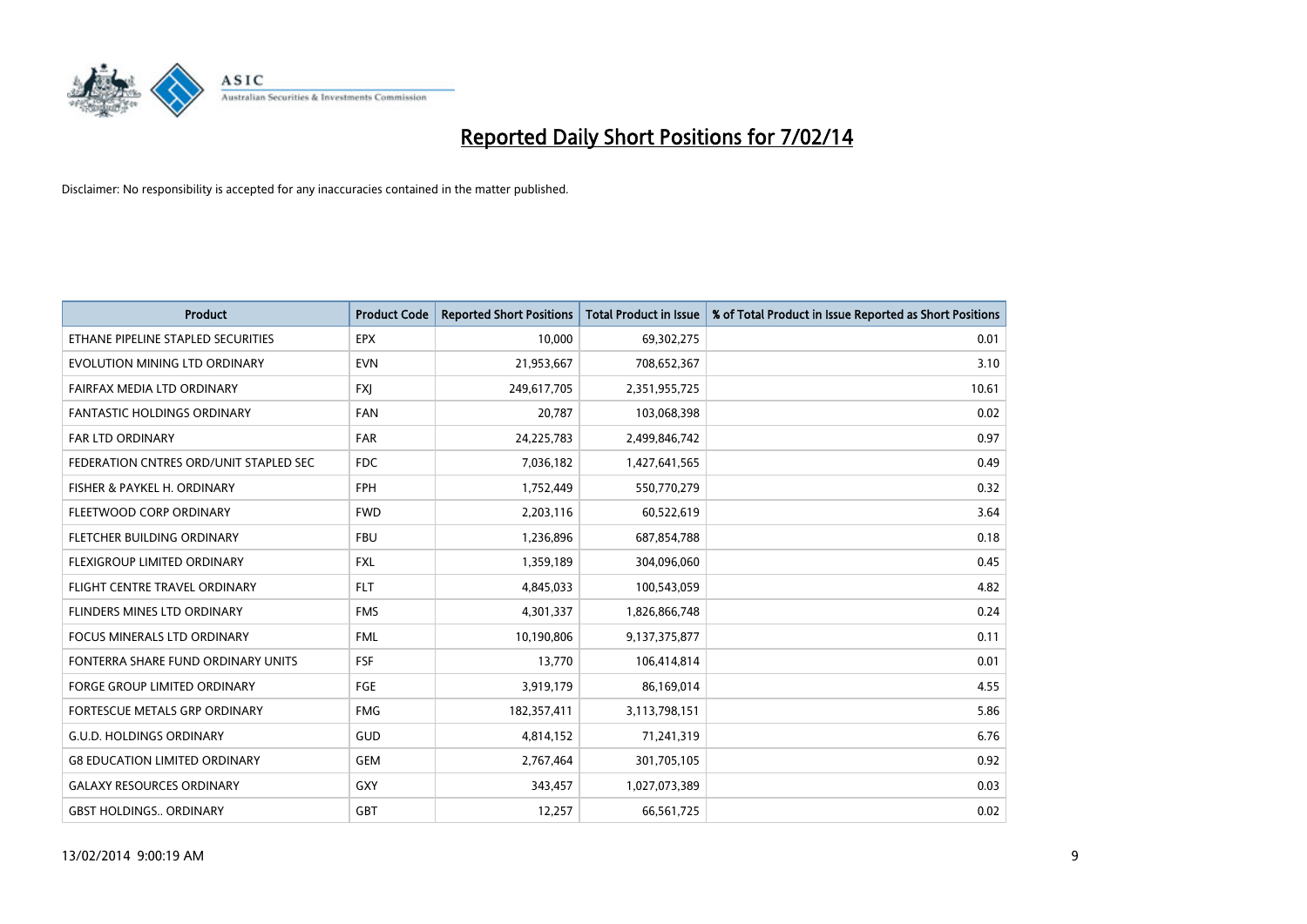

| <b>Product</b>                                   | <b>Product Code</b> | <b>Reported Short Positions</b> | <b>Total Product in Issue</b> | % of Total Product in Issue Reported as Short Positions |
|--------------------------------------------------|---------------------|---------------------------------|-------------------------------|---------------------------------------------------------|
| <b>GDI PROPERTY GRP STAPLED SECURITIES</b>       | GDI                 | 3,523                           | 567,575,025                   | 0.00                                                    |
| <b>GENETIC TECHNOLOGIES ORDINARY</b>             | <b>GTG</b>          | 327,000                         | 597,926,082                   | 0.05                                                    |
| <b>GEODYNAMICS LIMITED ORDINARY</b>              | <b>GDY</b>          | 850                             | 406,452,608                   | 0.00                                                    |
| GI DYNAMICS, INC CDI US PROHIBITED               | GID                 | 120,000                         | 395,856,465                   | 0.03                                                    |
| <b>GINDALBIE METALS LTD ORDINARY</b>             | <b>GBG</b>          | 46,211,245                      | 1,493,660,842                 | 3.09                                                    |
| <b>GOODMAN FIELDER, ORDINARY</b>                 | GFF                 | 42,391,403                      | 1,955,559,207                 | 2.17                                                    |
| <b>GOODMAN GROUP STAPLED</b>                     | <b>GMG</b>          | 6,094,633                       | 1,718,742,809                 | 0.35                                                    |
| <b>GPT GROUP STAPLED SEC.</b>                    | GPT                 | 5,765,037                       | 1,694,888,638                 | 0.34                                                    |
| <b>GRAINCORP LIMITED A CLASS ORDINARY</b>        | <b>GNC</b>          | 617,588                         | 228,855,628                   | 0.27                                                    |
| <b>GRANGE RESOURCES, ORDINARY</b>                | <b>GRR</b>          | 4,828,172                       | 1,157,097,869                 | 0.42                                                    |
| <b>GREENCROSS LIMITED ORDINARY</b>               | <b>GXL</b>          | 124,966                         | 90,257,087                    | 0.14                                                    |
| <b>GREENLAND MIN EN LTD ORDINARY</b>             | GGG                 | 3,059,065                       | 574,572,911                   | 0.53                                                    |
| <b>GROWTHPOINT PROPERTY ORD/UNIT STAPLED SEC</b> | GOZ                 | 7,752                           | 475,705,269                   | 0.00                                                    |
| <b>GRYPHON MINERALS LTD ORDINARY</b>             | GRY                 | 4,756,729                       | 400,889,282                   | 1.19                                                    |
| <b>GUILDFORD COAL LTD ORDINARY</b>               | <b>GUF</b>          | 242,747                         | 655,046,899                   | 0.04                                                    |
| <b>GUINNESS PEAT GROUP. CDI 1:1</b>              | GPG                 | 81,925                          | 185,725,775                   | 0.04                                                    |
| <b>GWA GROUP LTD ORDINARY</b>                    | GWA                 | 12,622,851                      | 306,533,770                   | 4.12                                                    |
| <b>HARVEY NORMAN ORDINARY</b>                    | <b>HVN</b>          | 68,443,814                      | 1,062,316,784                 | 6.44                                                    |
| <b>HENDERSON GROUP CDI 1:1</b>                   | <b>HGG</b>          | 593,696                         | 664,031,107                   | 0.09                                                    |
| HFA HOLDINGS LIMITED ORDINARY                    | <b>HFA</b>          | 3,863                           | 118,738,157                   | 0.00                                                    |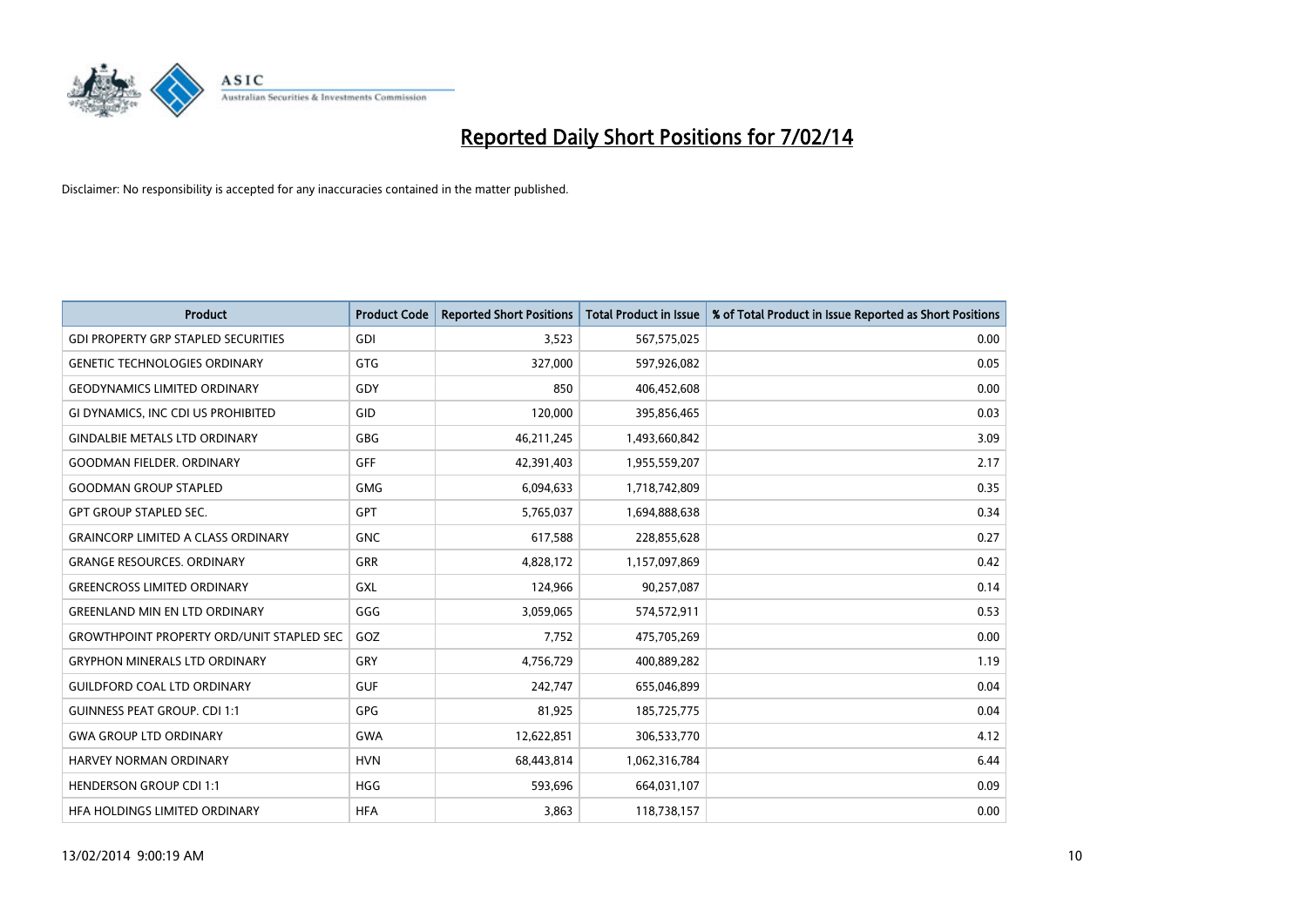

| <b>Product</b>                                | <b>Product Code</b> | <b>Reported Short Positions</b> | <b>Total Product in Issue</b> | % of Total Product in Issue Reported as Short Positions |
|-----------------------------------------------|---------------------|---------------------------------|-------------------------------|---------------------------------------------------------|
| <b>HIGHLANDS PACIFIC ORDINARY</b>             | <b>HIG</b>          | 10,001                          | 853,777,764                   | 0.00                                                    |
| HILLGROVE RES LTD ORDINARY                    | <b>HGO</b>          | 380,118                         | 1,179,889,221                 | 0.03                                                    |
| <b>HILLS LTD ORDINARY</b>                     | <b>HIL</b>          | 506,043                         | 236,619,450                   | 0.21                                                    |
| HORIZON OIL LIMITED ORDINARY                  | <b>HZN</b>          | 84,342,937                      | 1,301,147,932                 | 6.48                                                    |
| HOT CHILI LTD ORDINARY                        | <b>HCH</b>          | 10,000                          | 347,732,196                   | 0.00                                                    |
| <b>ICON ENERGY LIMITED ORDINARY</b>           | <b>ICN</b>          | 2,926                           | 615,774,351                   | 0.00                                                    |
| <b>IINET LIMITED ORDINARY</b>                 | <b>IIN</b>          | 723,394                         | 161,238,847                   | 0.45                                                    |
| ILUKA RESOURCES ORDINARY                      | ILU                 | 38,462,430                      | 418,700,517                   | 9.19                                                    |
| <b>IMDEX LIMITED ORDINARY</b>                 | <b>IMD</b>          | 3,901,476                       | 210,473,188                   | 1.85                                                    |
| <b>INCITEC PIVOT ORDINARY</b>                 | IPL                 | 19,378,613                      | 1,644,919,097                 | 1.18                                                    |
| INDEPENDENCE GROUP ORDINARY                   | <b>IGO</b>          | 5,188,532                       | 233,323,905                   | 2.22                                                    |
| <b>INDOPHIL RESOURCES ORDINARY</b>            | <b>IRN</b>          | 316,522                         | 1,203,146,194                 | 0.03                                                    |
| <b>INFIGEN ENERGY STAPLED SECURITIES</b>      | <b>IFN</b>          | 3,154,871                       | 764,993,434                   | 0.41                                                    |
| <b>INFOMEDIA LTD ORDINARY</b>                 | <b>IFM</b>          | 133,225                         | 304,953,155                   | 0.04                                                    |
| <b>INGENIA GROUP STAPLED SECURITIES</b>       | <b>INA</b>          | 47,963                          | 676,240,232                   | 0.01                                                    |
| INSURANCE AUSTRALIA ORDINARY                  | IAG                 | 9,596,985                       | 2,341,618,048                 | 0.41                                                    |
| <b>INTREPID MINES ORDINARY</b>                | <b>IAU</b>          | 17,269,539                      | 556,511,361                   | 3.10                                                    |
| <b>INVESTA OFFICE FUND STAPLED SECURITIES</b> | <b>IOF</b>          | 611,356                         | 614,047,458                   | 0.10                                                    |
| <b>INVOCARE LIMITED ORDINARY</b>              | <b>IVC</b>          | 5,698,861                       | 110,030,298                   | 5.18                                                    |
| <b>IOOF HOLDINGS LTD ORDINARY</b>             | IFL                 | 1,968,160                       | 232,118,034                   | 0.85                                                    |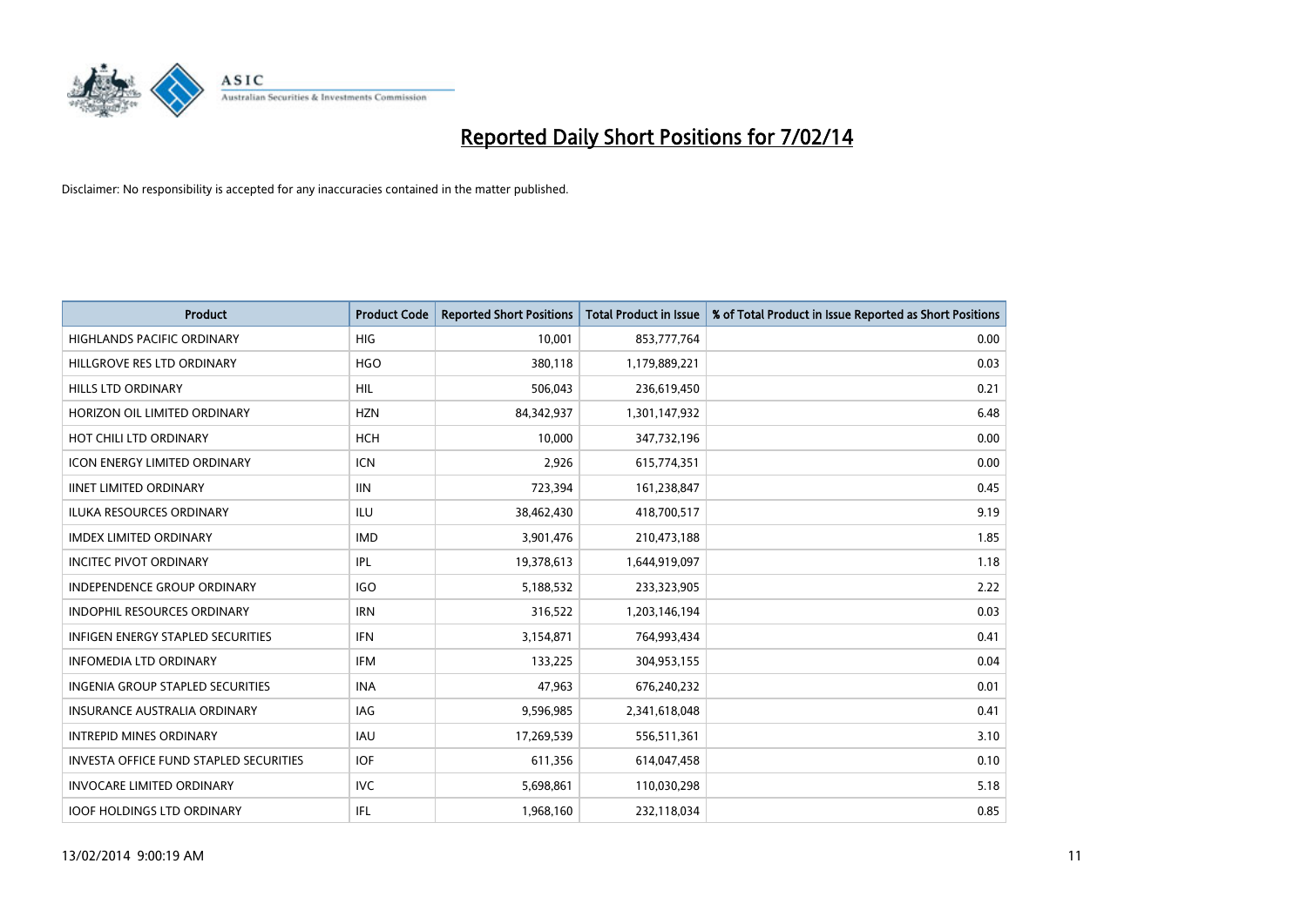

| <b>Product</b>                           | <b>Product Code</b> | <b>Reported Short Positions</b> | <b>Total Product in Issue</b> | % of Total Product in Issue Reported as Short Positions |
|------------------------------------------|---------------------|---------------------------------|-------------------------------|---------------------------------------------------------|
| <b>IRESS LIMITED ORDINARY</b>            | <b>IRE</b>          | 762,652                         | 158,585,126                   | 0.48                                                    |
| <b>IRON ORE HOLDINGS ORDINARY</b>        | <b>IOH</b>          | 26,197                          | 161,174,005                   | 0.02                                                    |
| <b>ISELECT LTD ORDINARY</b>              | <b>ISU</b>          | 346,267                         | 260,889,894                   | 0.13                                                    |
| <b>ISONEA LIMITED ORDINARY</b>           | <b>ISN</b>          | 2,000                           | 262,944,672                   | 0.00                                                    |
| JAMES HARDIE INDUST CHESS DEPOSITARY INT | <b>IHX</b>          | 5,042,673                       | 443,540,832                   | 1.14                                                    |
| <b>JB HI-FI LIMITED ORDINARY</b>         | <b>IBH</b>          | 12,124,363                      | 100,261,681                   | 12.09                                                   |
| <b>KAGARA LTD ORDINARY</b>               | KZL                 | 3,350,441                       | 798,953,117                   | 0.42                                                    |
| KAROON GAS AUSTRALIA ORDINARY            | <b>KAR</b>          | 6,020,228                       | 255,841,581                   | 2.35                                                    |
| KATHMANDU HOLD LTD ORDINARY              | <b>KMD</b>          | 442,392                         | 200,473,338                   | 0.22                                                    |
| <b>KBL MINING LIMITED ORDINARY</b>       | <b>KBL</b>          | 1,820                           | 393,535,629                   | 0.00                                                    |
| KINGSGATE CONSOLID. ORDINARY             | <b>KCN</b>          | 7,694,986                       | 164,154,349                   | 4.69                                                    |
| KINGSROSE MINING LTD ORDINARY            | <b>KRM</b>          | 557,349                         | 335,753,851                   | 0.17                                                    |
| LEIGHTON HOLDINGS ORDINARY               | LEI                 | 25,331,412                      | 337,235,188                   | 7.51                                                    |
| LEND LEASE GROUP UNIT/ORD STAPLED        | LLC                 | 6,627,926                       | 576,712,337                   | 1.15                                                    |
| LYCOPODIUM LIMITED ORDINARY              | <b>LYL</b>          | 1                               | 38,955,103                    | 0.00                                                    |
| LYNAS CORPORATION ORDINARY               | <b>LYC</b>          | 173,133,897                     | 1,961,160,594                 | 8.83                                                    |
| M2 GRP LTD ORDINARY                      | <b>MTU</b>          | 10,079,947                      | 179,384,685                   | 5.62                                                    |
| <b>MACA LIMITED ORDINARY</b>             | <b>MLD</b>          | 92,172                          | 176,476,373                   | 0.05                                                    |
| <b>MACMAHON HOLDINGS ORDINARY</b>        | <b>MAH</b>          | 104,849                         | 1,261,699,966                 | 0.01                                                    |
| MACO ATLAS ROADS GRP ORDINARY STAPLED    | <b>MOA</b>          | 12,241,866                      | 487,230,540                   | 2.51                                                    |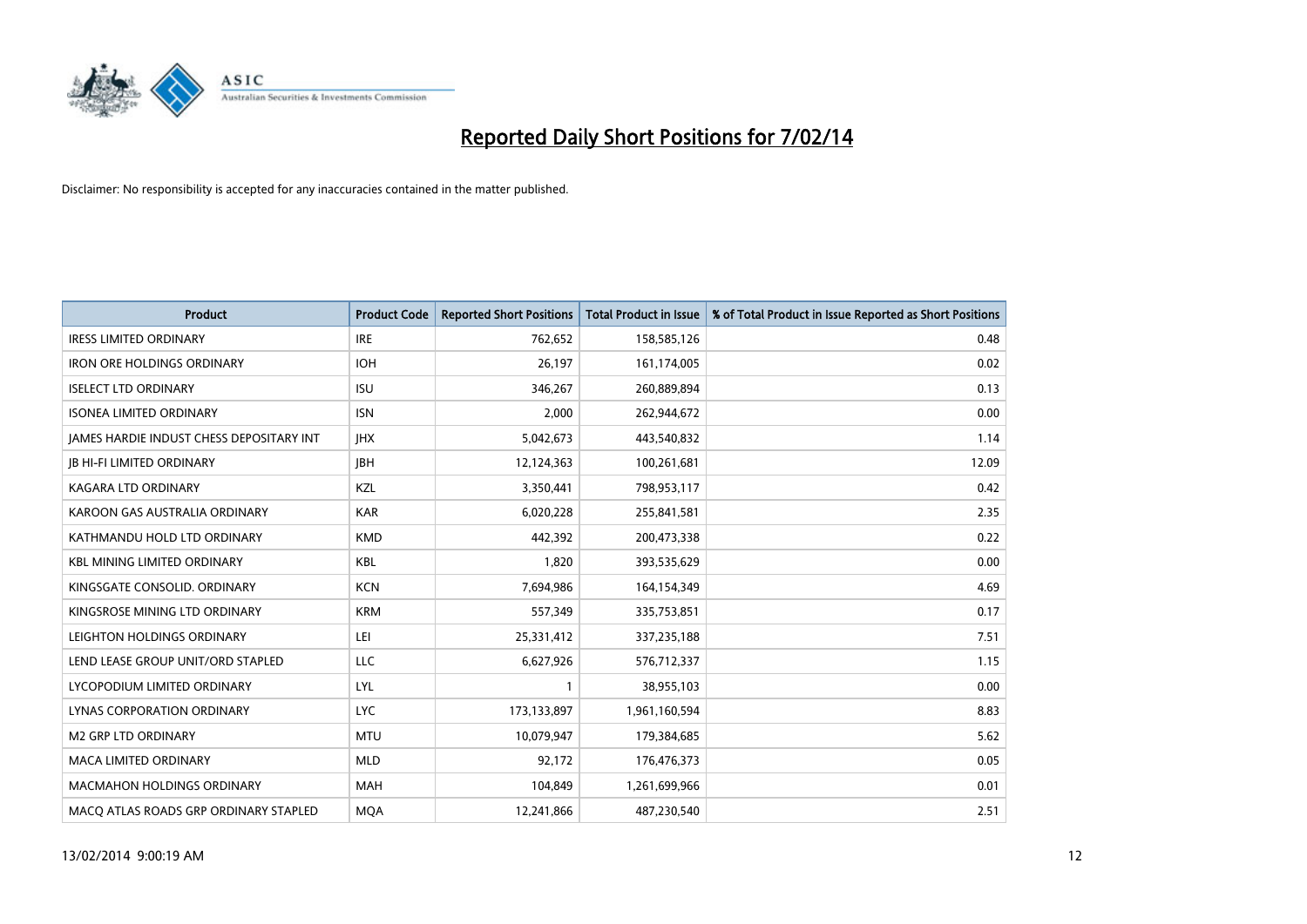

| <b>Product</b>                       | <b>Product Code</b> | <b>Reported Short Positions</b> | <b>Total Product in Issue</b> | % of Total Product in Issue Reported as Short Positions |
|--------------------------------------|---------------------|---------------------------------|-------------------------------|---------------------------------------------------------|
| MACQUARIE GROUP LTD ORDINARY         | <b>MQG</b>          | 2,207,748                       | 321,061,961                   | 0.69                                                    |
| MAGELLAN FIN GRP LTD ORDINARY        | <b>MFG</b>          | 1,543,701                       | 155,830,849                   | 0.99                                                    |
| MATRIX C & E LTD ORDINARY            | <b>MCE</b>          | 2,846,695                       | 94,555,428                    | 3.01                                                    |
| MAVERICK DRILLING ORDINARY           | <b>MAD</b>          | 7,830,451                       | 468,004,529                   | 1.67                                                    |
| <b>MAXITRANS INDUSTRIES ORDINARY</b> | <b>MXI</b>          | 415,235                         | 183,993,392                   | 0.23                                                    |
| MAYNE PHARMA LTD ORDINARY            | <b>MYX</b>          | 730,534                         | 563,459,968                   | 0.13                                                    |
| MCALEESE LTD ORDINARY                | <b>MCS</b>          | 2,604,150                       | 296,577,121                   | 0.88                                                    |
| MCMILLAN SHAKESPEARE ORDINARY        | <b>MMS</b>          | 854,780                         | 74,523,965                    | 1.15                                                    |
| <b>MCPHERSON'S LTD ORDINARY</b>      | <b>MCP</b>          | 17,549                          | 93,994,381                    | 0.02                                                    |
| MEDUSA MINING LTD ORDINARY           | <b>MML</b>          | 7,008,103                       | 207,794,301                   | 3.37                                                    |
| MELBOURNE IT LIMITED ORDINARY        | <b>MLB</b>          | 65,342                          | 83,659,248                    | 0.08                                                    |
| MEO AUSTRALIA LTD ORDINARY           | <b>MEO</b>          | 10,845                          | 627,264,587                   | 0.00                                                    |
| MERIDIAN ENERGY INSTALMENT RECEIPTS  | <b>MEZCA</b>        | 32,097                          | 1,255,413,626                 | 0.00                                                    |
| <b>MERMAID MARINE ORDINARY</b>       | <b>MRM</b>          | 1,941,464                       | 232,652,241                   | 0.83                                                    |
| MESOBLAST LIMITED ORDINARY           | <b>MSB</b>          | 18,954,183                      | 321,210,394                   | 5.90                                                    |
| METALS X LIMITED ORDINARY            | <b>MLX</b>          | 79,615                          | 1,655,386,110                 | 0.00                                                    |
| METCASH LIMITED ORDINARY             | <b>MTS</b>          | 112,888,784                     | 888,338,048                   | 12.71                                                   |
| METMINCO LIMITED ORDINARY            | <b>MNC</b>          | 8,215                           | 1,749,543,023                 | 0.00                                                    |
| MIGHTY RIVER POWER ORDINARY          | <b>MYT</b>          | 1,950,627                       | 1,400,012,517                 | 0.14                                                    |
| MINCOR RESOURCES NL ORDINARY         | <b>MCR</b>          | 2,335,818                       | 188,208,274                   | 1.24                                                    |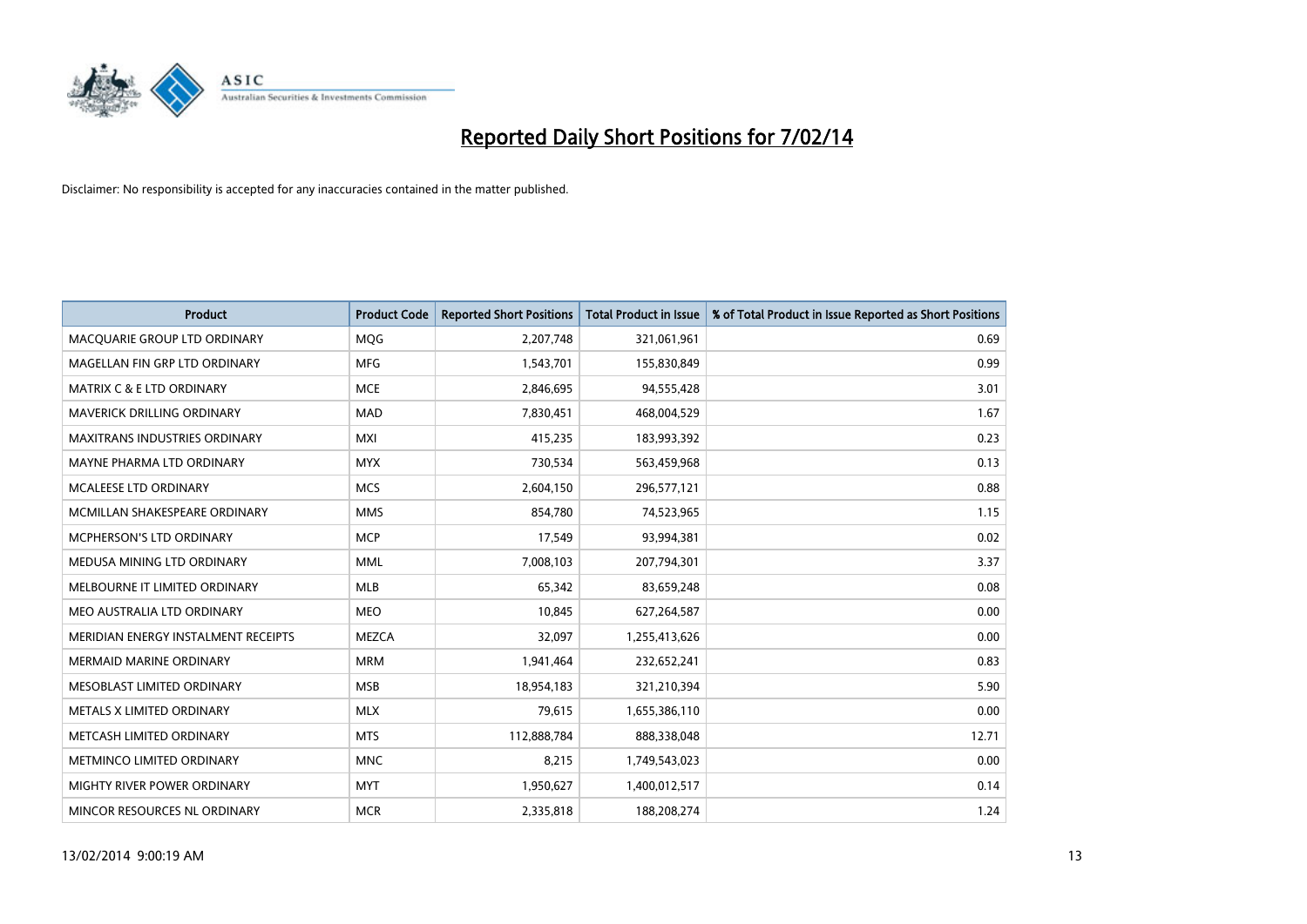

| <b>Product</b>                    | <b>Product Code</b> | <b>Reported Short Positions</b> | <b>Total Product in Issue</b> | % of Total Product in Issue Reported as Short Positions |
|-----------------------------------|---------------------|---------------------------------|-------------------------------|---------------------------------------------------------|
| MINEMAKERS LIMITED ORDINARY       | <b>MAK</b>          | 32,807                          | 247,504,006                   | 0.01                                                    |
| MINERAL DEPOSITS ORDINARY         | <b>MDL</b>          | 592,996                         | 103,538,786                   | 0.57                                                    |
| MINERAL RESOURCES, ORDINARY       | <b>MIN</b>          | 4,410,387                       | 186,112,198                   | 2.37                                                    |
| MINT WIRELESS ORDINARY            | <b>MNW</b>          | 1,027,855                       | 403,872,395                   | 0.25                                                    |
| MIRABELA NICKEL LTD ORDINARY      | <b>MBN</b>          | 18,867,110                      | 876,801,147                   | 2.15                                                    |
| MIRVAC GROUP STAPLED SECURITIES   | <b>MGR</b>          | 2,352,975                       | 3,664,938,678                 | 0.06                                                    |
| MOLOPO ENERGY LTD ORDINARY        | <b>MPO</b>          | 2,147,939                       | 247,133,976                   | 0.87                                                    |
| MONADELPHOUS GROUP ORDINARY       | <b>MND</b>          | 12,609,093                      | 92,308,047                    | 13.66                                                   |
| MORTGAGE CHOICE LTD ORDINARY      | <b>MOC</b>          | 66,054                          | 123,780,387                   | 0.05                                                    |
| <b>MOUNT GIBSON IRON ORDINARY</b> | MGX                 | 6,204,107                       | 1,090,584,232                 | 0.57                                                    |
| MULTIPLEX SITES SITES             | <b>MXUPA</b>        | 1,563                           | 4,500,000                     | 0.03                                                    |
| MURCHISON METALS LTD ORDINARY     | <b>MMX</b>          | 216,291                         | 450,497,346                   | 0.05                                                    |
| MYER HOLDINGS LTD ORDINARY        | <b>MYR</b>          | 74,862,722                      | 585,684,551                   | 12.78                                                   |
| NANOSONICS LIMITED ORDINARY       | <b>NAN</b>          | 218,205                         | 263,125,129                   | 0.08                                                    |
| NATIONAL AUST, BANK ORDINARY      | <b>NAB</b>          | 7,398,679                       | 2,351,444,811                 | 0.31                                                    |
| NATIONAL STORAGE STAPLED          | <b>NSR</b>          | 9,575                           | 244,897,097                   | 0.00                                                    |
| NAVITAS LIMITED ORDINARY          | <b>NVT</b>          | 4,305,513                       | 375,416,910                   | 1.15                                                    |
| NEON ENERGY LIMITED ORDINARY      | <b>NEN</b>          | 961,700                         | 553,037,848                   | 0.17                                                    |
| NEUREN PHARMACEUT, ORDINARY       | <b>NEU</b>          | 10,403                          | 1,518,782,296                 | 0.00                                                    |
| NEW HOPE CORPORATION ORDINARY     | <b>NHC</b>          | 431,806                         | 830,933,112                   | 0.05                                                    |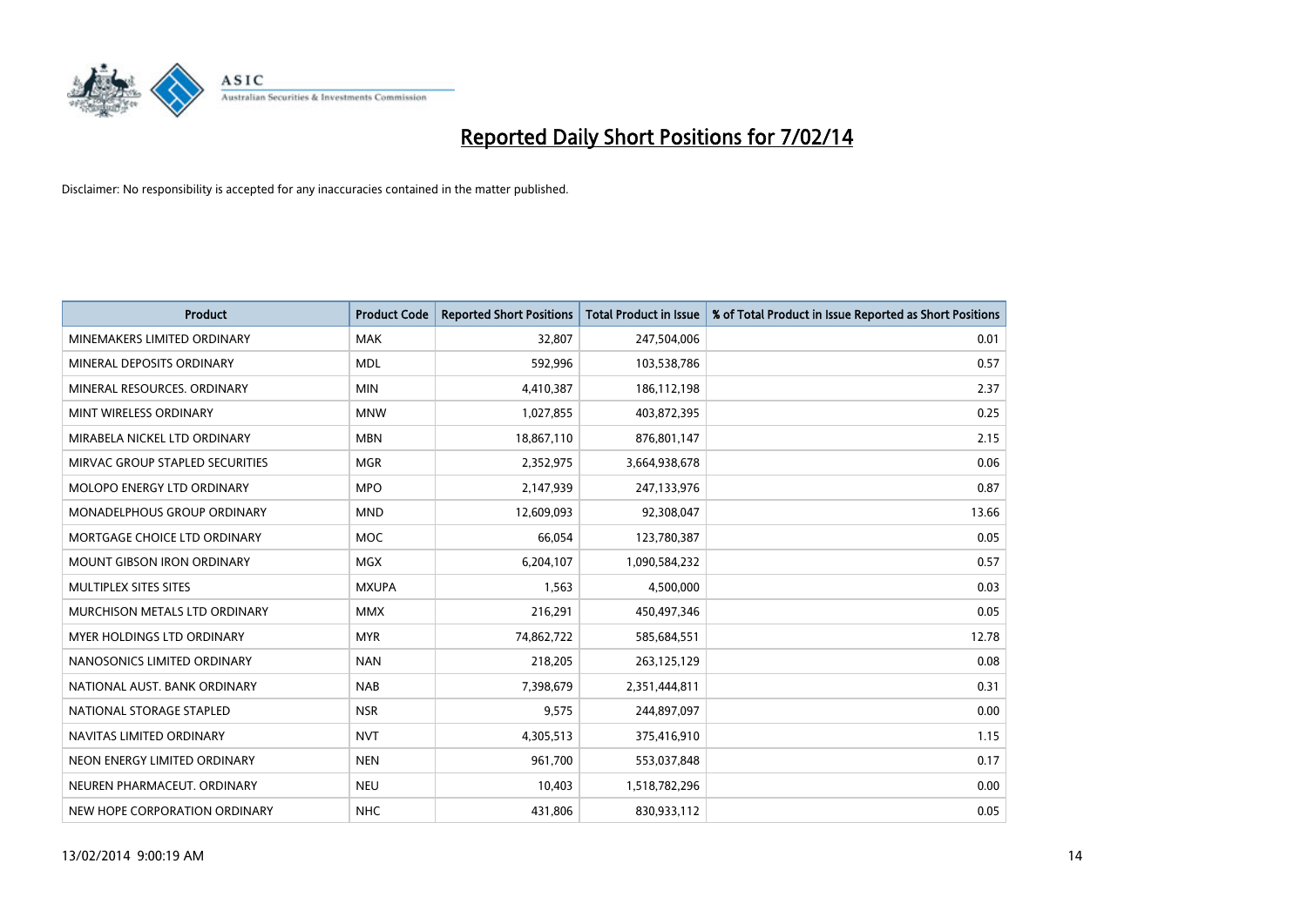

| <b>Product</b>                        | <b>Product Code</b> | <b>Reported Short Positions</b> | <b>Total Product in Issue</b> | % of Total Product in Issue Reported as Short Positions |
|---------------------------------------|---------------------|---------------------------------|-------------------------------|---------------------------------------------------------|
| NEWCREST MINING ORDINARY              | <b>NCM</b>          | 11,078,970                      | 766,510,971                   | 1.45                                                    |
| NEWS CORP A NON-VOTING CDI            | <b>NWSLV</b>        | 649,767                         | 3,363,293                     | 19.32                                                   |
| NEWS CORP B VOTING CDI                | <b>NWS</b>          | 3,158,580                       | 19,342,944                    | 16.33                                                   |
| NEWSAT LIMITED ORDINARY               | <b>NWT</b>          | 3,296,344                       | 591,460,931                   | 0.56                                                    |
| NEXTDC LIMITED ORDINARY               | <b>NXT</b>          | 9,110,672                       | 192,904,486                   | 4.72                                                    |
| NEXUS ENERGY LIMITED ORDINARY         | <b>NXS</b>          | 1,414,624                       | 1,330,219,459                 | 0.11                                                    |
| NIB HOLDINGS LIMITED ORDINARY         | <b>NHF</b>          | 3,430,062                       | 439,004,182                   | 0.78                                                    |
| NICK SCALI LIMITED ORDINARY           | <b>NCK</b>          | 1,668                           | 81,000,000                    | 0.00                                                    |
| NIDO PETROLEUM ORDINARY               | <b>NDO</b>          | 47,402                          | 2,048,317,635                 | 0.00                                                    |
| NINE ENTERTAINMENT ORDINARY           | <b>NEC</b>          | 8,360,737                       | 940,295,023                   | 0.89                                                    |
| NOBLE MINERAL RES ORDINARY            | <b>NMG</b>          | 2,365,726                       | 666,397,952                   | 0.36                                                    |
| NORTHERN IRON LTD ORDINARY            | <b>NFE</b>          | 113,495                         | 484,405,314                   | 0.02                                                    |
| NORTHERN STAR ORDINARY                | <b>NST</b>          | 3,184,454                       | 492,732,158                   | 0.65                                                    |
| NOVOGEN LIMITED ORDINARY              | <b>NRT</b>          | 134,125                         | 163,810,997                   | 0.08                                                    |
| NRW HOLDINGS LIMITED ORDINARY         | <b>NWH</b>          | 16,739,923                      | 278,888,011                   | 6.00                                                    |
| NUCOAL RESOURCES LTD ORDINARY         | <b>NCR</b>          |                                 | 768,612,354                   | 0.00                                                    |
| NUFARM LIMITED ORDINARY               | <b>NUF</b>          | 16,538,973                      | 263,725,895                   | 6.27                                                    |
| OAKTON LIMITED ORDINARY               | <b>OKN</b>          | 782,308                         | 89,968,985                    | 0.87                                                    |
| OCEANAGOLD CORP. CHESS DEPOSITARY INT | <b>OGC</b>          | 729,363                         | 300,350,129                   | 0.24                                                    |
| OIL SEARCH LTD ORDINARY               | OSH                 | 12,989,823                      | 1,343,361,150                 | 0.97                                                    |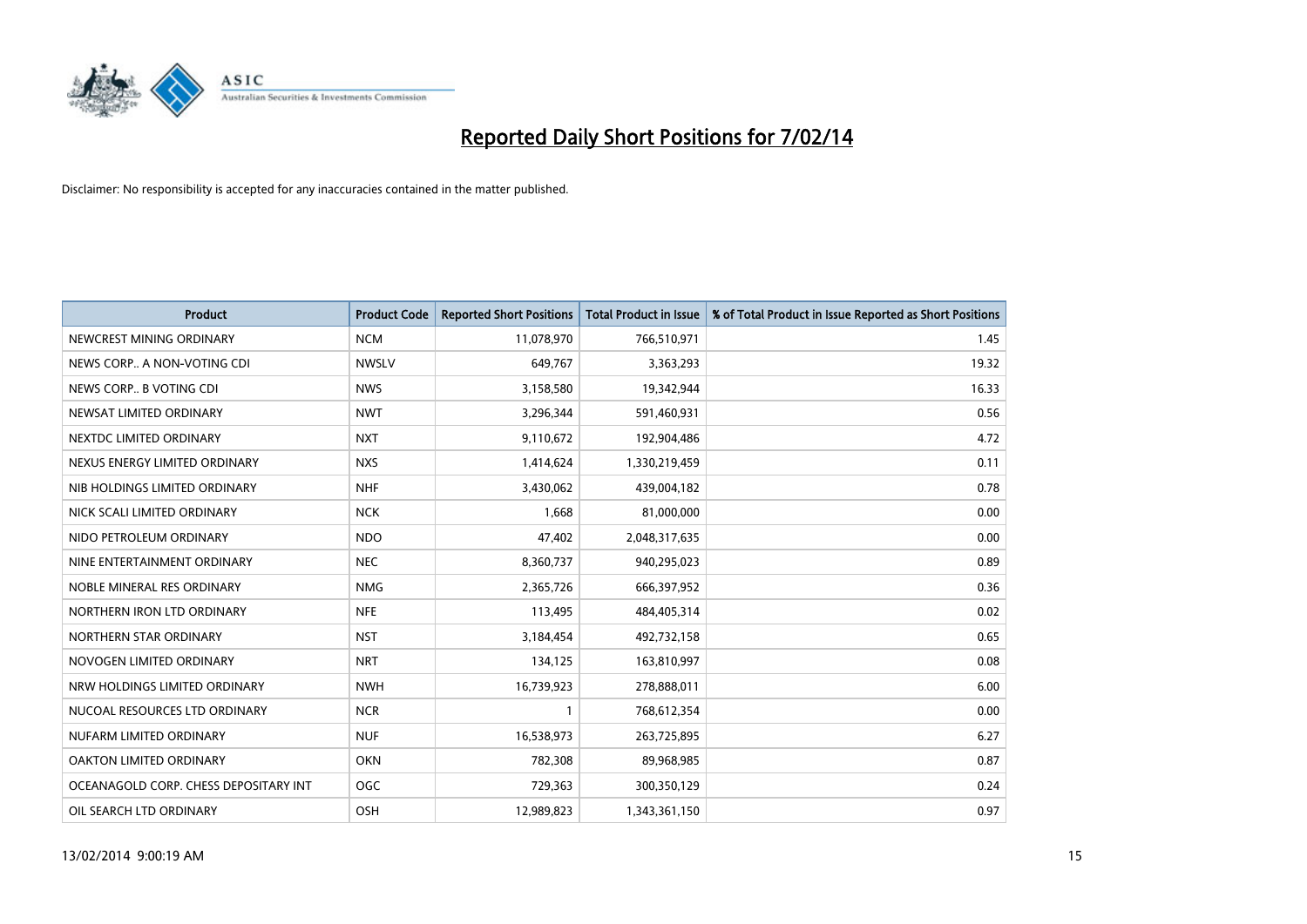

| <b>Product</b>                    | <b>Product Code</b> | <b>Reported Short Positions</b> | <b>Total Product in Issue</b> | % of Total Product in Issue Reported as Short Positions |
|-----------------------------------|---------------------|---------------------------------|-------------------------------|---------------------------------------------------------|
| OM HOLDINGS LIMITED ORDINARY      | OMH                 | 2,273,117                       | 733,423,337                   | 0.31                                                    |
| ORICA LIMITED ORDINARY            | ORI                 | 9,668,837                       | 370,255,009                   | 2.61                                                    |
| <b>ORIGIN ENERGY ORDINARY</b>     | <b>ORG</b>          | 9,461,115                       | 1,101,228,973                 | 0.86                                                    |
| OROCOBRE LIMITED ORDINARY         | <b>ORE</b>          | 990,041                         | 132,041,911                   | 0.75                                                    |
| ORORA LIMITED ORDINARY            | <b>ORA</b>          | 753,358                         | 1,206,684,923                 | 0.06                                                    |
| OROTONGROUP LIMITED ORDINARY      | ORL                 | 217,441                         | 40,880,902                    | 0.53                                                    |
| <b>OZ MINERALS ORDINARY</b>       | OZL                 | 12,854,739                      | 303,470,022                   | 4.24                                                    |
| <b>OZFOREX GROUP LTD ORDINARY</b> | <b>OFX</b>          | 2,198,157                       | 240,000,000                   | 0.92                                                    |
| <b>PACIFIC BRANDS ORDINARY</b>    | <b>PBG</b>          | 11,774,933                      | 912,915,695                   | 1.29                                                    |
| PACT GROUP HLDGS LTD ORDINARY     | <b>PGH</b>          | 1,350,000                       | 294,097,961                   | 0.46                                                    |
| PALADIN ENERGY LTD ORDINARY       | <b>PDN</b>          | 91,255,855                      | 964,241,634                   | 9.46                                                    |
| PANAUST LIMITED ORDINARY          | <b>PNA</b>          | 7,691,136                       | 620,724,651                   | 1.24                                                    |
| PANORAMIC RESOURCES ORDINARY      | PAN                 | 215,710                         | 322,275,824                   | 0.07                                                    |
| PANTERRA GOLD LTD ORDINARY        | PGI                 | 1                               | 772,781,012                   | 0.00                                                    |
| PAPERLINX LIMITED ORDINARY        | <b>PPX</b>          | 48,326                          | 609,280,761                   | 0.01                                                    |
| PAPILLON RES LTD ORDINARY         | PIR                 | 9,905,891                       | 340,244,210                   | 2.91                                                    |
| PATTIES FOODS LTD ORDINARY        | PFL                 | 10,000                          | 139,144,338                   | 0.01                                                    |
| PEET LIMITED ORDINARY             | <b>PPC</b>          | 441,153                         | 433,389,348                   | 0.10                                                    |
| PENINSULA ENERGY LTD ORDINARY     | <b>PEN</b>          | $\mathbf{1}$                    | 3,252,530,235                 | 0.00                                                    |
| PERPETUAL LIMITED ORDINARY        | <b>PPT</b>          | 2,307,760                       | 46,529,270                    | 4.96                                                    |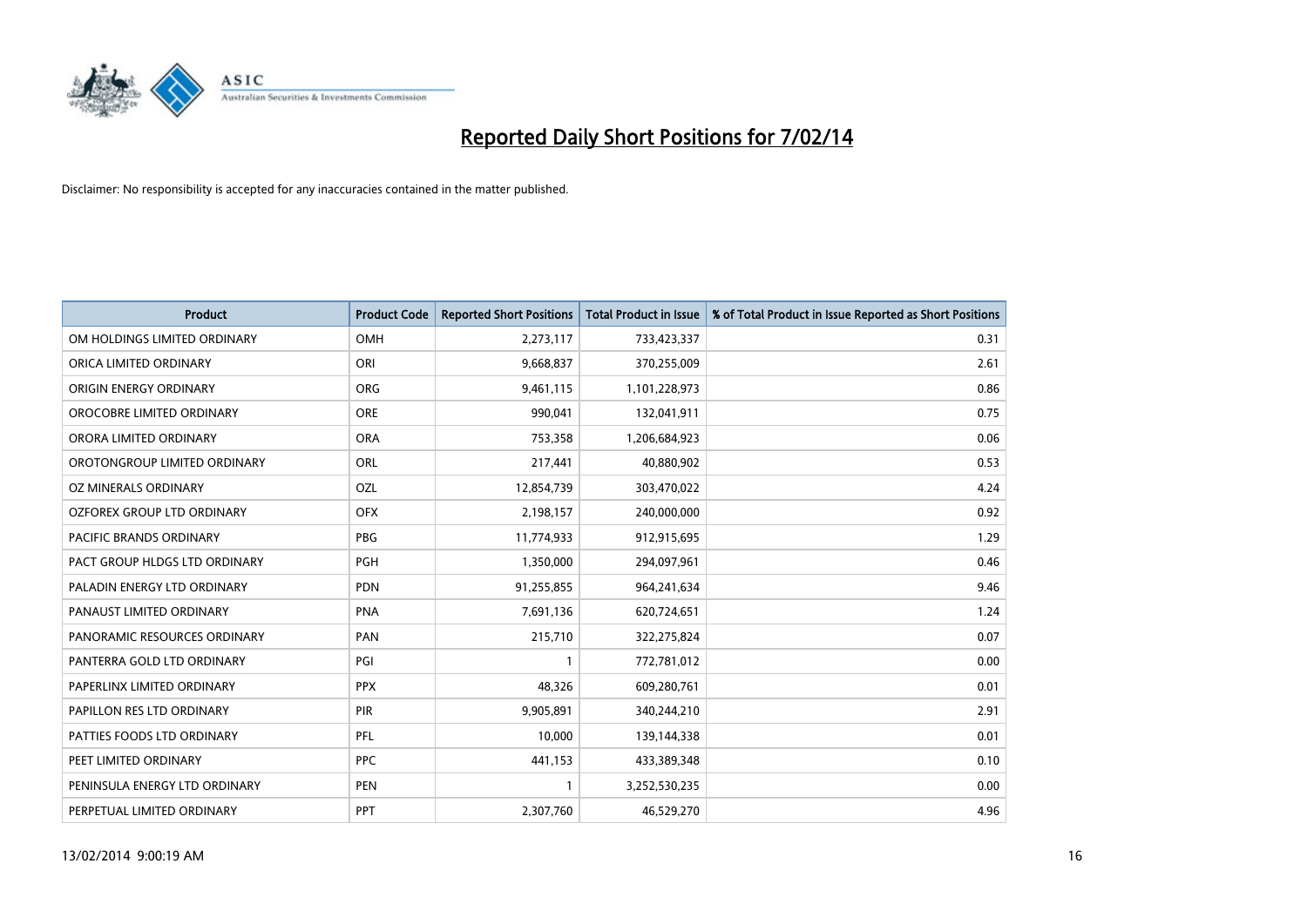

| <b>Product</b>                      | <b>Product Code</b> | <b>Reported Short Positions</b> | <b>Total Product in Issue</b> | % of Total Product in Issue Reported as Short Positions |
|-------------------------------------|---------------------|---------------------------------|-------------------------------|---------------------------------------------------------|
| PERSEUS MINING LTD ORDINARY         | PRU                 | 6,934,228                       | 457,962,088                   | 1.51                                                    |
| PHARMAXIS LTD ORDINARY              | <b>PXS</b>          | 874,245                         | 309,046,349                   | 0.28                                                    |
| PHOSPHAGENICS LTD. ORDINARY         | POH                 | 50,000                          | 1,020,465,957                 | 0.00                                                    |
| PLATINUM ASSET ORDINARY             | <b>PTM</b>          | 306,321                         | 578,685,695                   | 0.05                                                    |
| PLATINUM AUSTRALIA ORDINARY         | <b>PLA</b>          | 836,127                         | 504,968,043                   | 0.17                                                    |
| PMP LIMITED ORDINARY                | <b>PMP</b>          | 1,586,132                       | 323,781,124                   | 0.49                                                    |
| PRANA BIOTECHNOLOGY ORDINARY        | PBT                 | 782,068                         | 418,681,096                   | 0.19                                                    |
| PREMIER INVESTMENTS ORDINARY        | <b>PMV</b>          | 304,510                         | 155,314,874                   | 0.20                                                    |
| PRIMA BIOMED LTD ORDINARY           | <b>PRR</b>          | 2,457,049                       | 1,228,709,341                 | 0.20                                                    |
| PRIMARY HEALTH CARE ORDINARY        | <b>PRY</b>          | 16,899,722                      | 504,956,647                   | 3.35                                                    |
| PRIME MEDIA GRP LTD ORDINARY        | <b>PRT</b>          | 1,443,570                       | 366,330,303                   | 0.39                                                    |
| PROGRAMMED ORDINARY                 | <b>PRG</b>          | 50,118                          | 118,229,190                   | 0.04                                                    |
| <b>QANTAS AIRWAYS ORDINARY</b>      | QAN                 | 84,204,448                      | 2,196,330,250                 | 3.83                                                    |
| OBE INSURANCE GROUP ORDINARY        | <b>OBE</b>          | 18,473,045                      | 1,248,704,599                 | 1.48                                                    |
| ORXPHARMA LTD ORDINARY              | <b>ORX</b>          | 66,492                          | 164,115,969                   | 0.04                                                    |
| <b>QUBE HOLDINGS LTD ORDINARY</b>   | QUB                 | 13,531,815                      | 931,433,499                   | 1.45                                                    |
| RAMELIUS RESOURCES ORDINARY         | <b>RMS</b>          | 169,047                         | 365,380,380                   | 0.05                                                    |
| RAMSAY HEALTH CARE ORDINARY         | <b>RHC</b>          | 2,581,529                       | 202,081,252                   | 1.28                                                    |
| <b>RCG CORPORATION LTD ORDINARY</b> | <b>RCG</b>          | 1,113                           | 262,308,625                   | 0.00                                                    |
| <b>RCR TOMLINSON ORDINARY</b>       | <b>RCR</b>          | 223,397                         | 136,696,590                   | 0.16                                                    |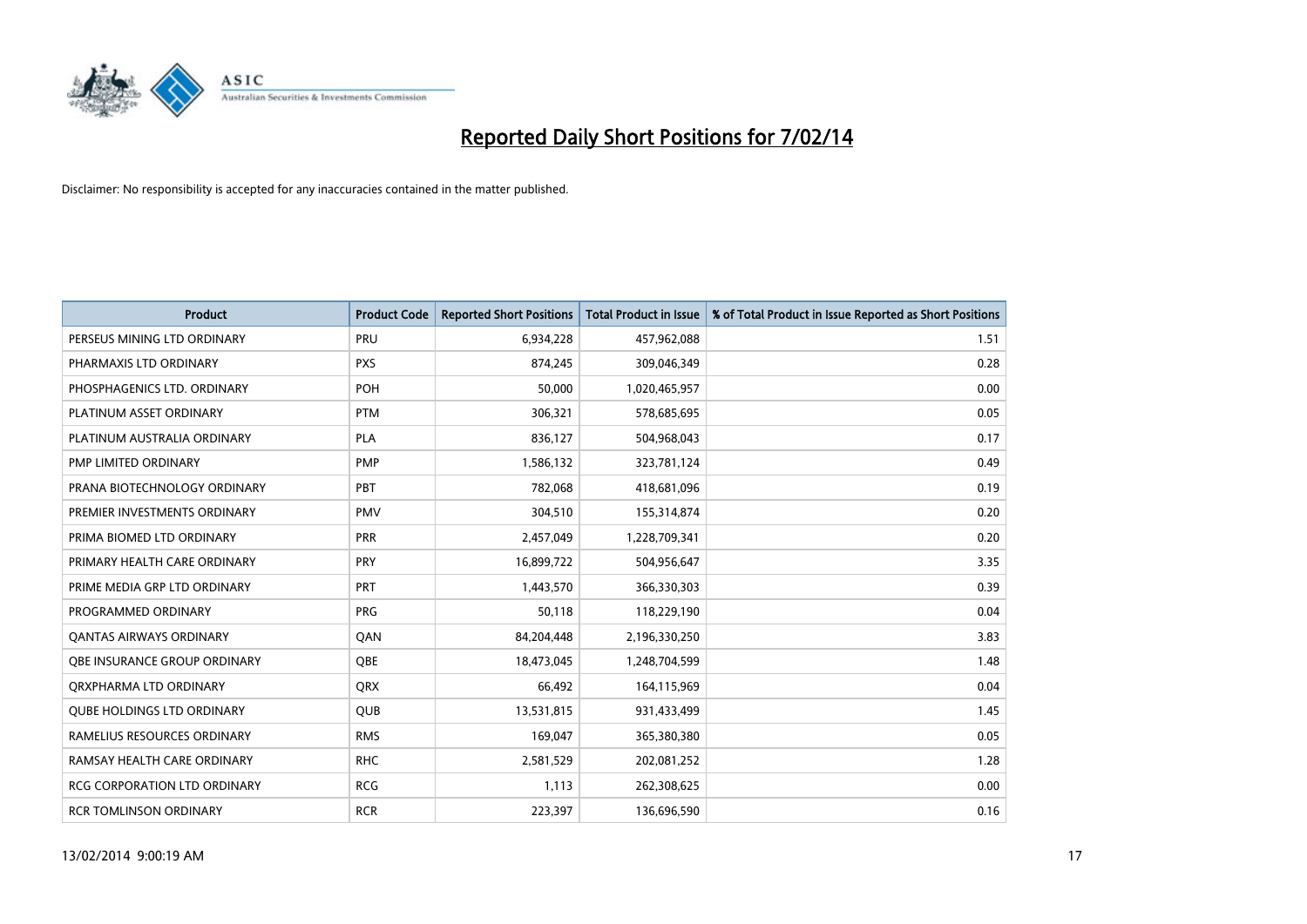

| <b>Product</b>                      | <b>Product Code</b> | <b>Reported Short Positions</b> | <b>Total Product in Issue</b> | % of Total Product in Issue Reported as Short Positions |
|-------------------------------------|---------------------|---------------------------------|-------------------------------|---------------------------------------------------------|
| <b>REA GROUP ORDINARY</b>           | <b>REA</b>          | 880,576                         | 131,714,699                   | 0.67                                                    |
| RECALL HOLDINGS LTD ORDINARY        | <b>REC</b>          | 1,427,510                       | 312,836,448                   | 0.46                                                    |
| <b>RECKON LIMITED ORDINARY</b>      | <b>RKN</b>          | 111,125                         | 126,913,066                   | 0.09                                                    |
| <b>RED 5 LIMITED ORDINARY</b>       | <b>RED</b>          | 162,100                         | 759,451,008                   | 0.02                                                    |
| <b>RED FORK ENERGY ORDINARY</b>     | <b>RFE</b>          | 4,055,286                       | 501,051,719                   | 0.81                                                    |
| REDBANK ENERGY LTD ORDINARY         | <b>AEJ</b>          | 13                              | 786,287                       | 0.00                                                    |
| REECE AUSTRALIA LTD. ORDINARY       | <b>REH</b>          | 443                             | 99,600,000                    | 0.00                                                    |
| <b>REED RESOURCES LTD ORDINARY</b>  | <b>RDR</b>          | 250,000                         | 523,453,895                   | 0.05                                                    |
| REGIS RESOURCES ORDINARY            | <b>RRL</b>          | 13,278,760                      | 498,016,225                   | 2.67                                                    |
| RESMED INC CDI 10:1                 | <b>RMD</b>          | 30,934,767                      | 1,415,926,590                 | 2.18                                                    |
| RESOLUTE MINING ORDINARY            | <b>RSG</b>          | 8,392,936                       | 641,189,223                   | 1.31                                                    |
| RESOURCE EQUIP LTD ORDINARY         | <b>RQL</b>          | 50,000                          | 251,131,629                   | 0.02                                                    |
| <b>RESOURCE GENERATION ORDINARY</b> | <b>RES</b>          | 224,300                         | 581,380,338                   | 0.04                                                    |
| <b>RETAIL FOOD GROUP ORDINARY</b>   | <b>RFG</b>          | 3,326,706                       | 144,049,390                   | 2.31                                                    |
| REX MINERALS LIMITED ORDINARY       | <b>RXM</b>          | 1,680,673                       | 188,907,284                   | 0.89                                                    |
| <b>RIDLEY CORPORATION ORDINARY</b>  | <b>RIC</b>          | 127,454                         | 307,817,071                   | 0.04                                                    |
| RIO TINTO LIMITED ORDINARY          | <b>RIO</b>          | 3,747,551                       | 435,758,720                   | 0.86                                                    |
| <b>ROBUST RESOURCES ORDINARY</b>    | <b>ROL</b>          | 4,000                           | 102,830,646                   | 0.00                                                    |
| ROC OIL COMPANY ORDINARY            | <b>ROC</b>          | 875,161                         | 686,461,740                   | 0.13                                                    |
| ROYAL WOLF HOLDINGS ORDINARY        | <b>RWH</b>          | 192,532                         | 100,387,052                   | 0.19                                                    |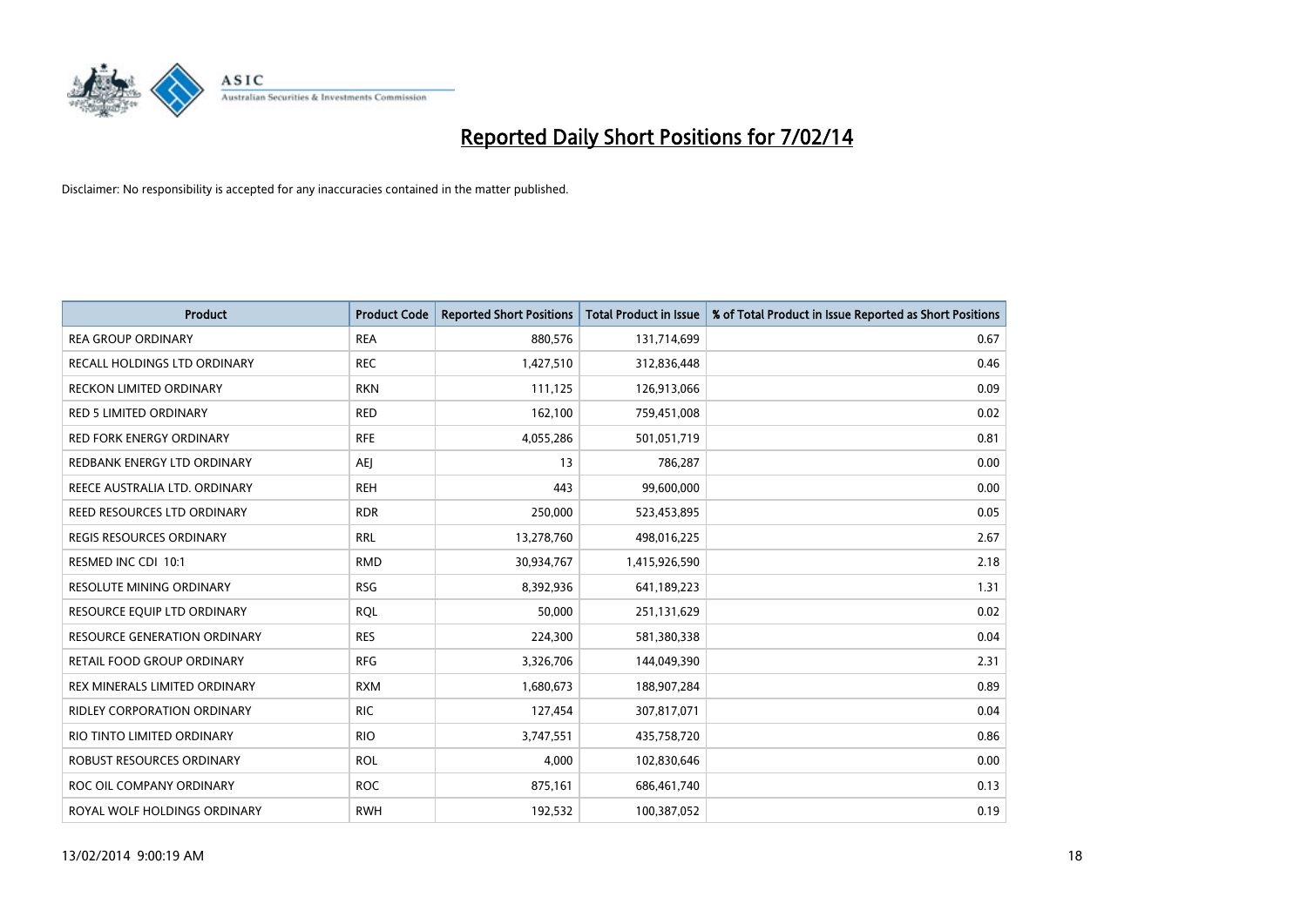

| <b>Product</b>                        | <b>Product Code</b> | <b>Reported Short Positions</b> | <b>Total Product in Issue</b> | % of Total Product in Issue Reported as Short Positions |
|---------------------------------------|---------------------|---------------------------------|-------------------------------|---------------------------------------------------------|
| <b>RURALCO HOLDINGS ORDINARY</b>      | <b>RHL</b>          | 1,000                           | 62,711,592                    | 0.00                                                    |
| SAI GLOBAL LIMITED ORDINARY           | SAI                 | 8,489,060                       | 210,751,657                   | 4.03                                                    |
| SALMAT LIMITED ORDINARY               | <b>SLM</b>          | 998                             | 159,812,799                   | 0.00                                                    |
| SAMSON OIL & GAS LTD ORDINARY         | SSN                 | 8,472,000                       | 2,547,627,193                 | 0.33                                                    |
| SANDFIRE RESOURCES ORDINARY           | <b>SFR</b>          | 1,607,583                       | 155,640,968                   | 1.03                                                    |
| SANTOS LTD ORDINARY                   | <b>STO</b>          | 4,410,657                       | 970,266,264                   | 0.45                                                    |
| SARACEN MINERAL ORDINARY              | <b>SAR</b>          | 1,453,657                       | 595,263,186                   | 0.24                                                    |
| SCA PROPERTY GROUP STAPLED SECURITIES | <b>SCP</b>          | 40,298,473                      | 648,628,320                   | 6.21                                                    |
| SEDGMAN LIMITED ORDINARY              | <b>SDM</b>          | 89,515                          | 223,224,636                   | 0.04                                                    |
| SEEK LIMITED ORDINARY                 | <b>SEK</b>          | 10,520,141                      | 339,167,526                   | 3.10                                                    |
| SELECT HARVESTS ORDINARY              | SHV                 | 47,920                          | 57,815,720                    | 0.08                                                    |
| SENEX ENERGY LIMITED ORDINARY         | <b>SXY</b>          | 7,965,205                       | 1,145,008,917                 | 0.70                                                    |
| SERVCORP LIMITED ORDINARY             | SRV                 | 19,376                          | 98,432,275                    | 0.02                                                    |
| SERVICE STREAM ORDINARY               | SSM                 | 30                              | 284,443,570                   | 0.00                                                    |
| SEVEN GROUP HOLDINGS ORDINARY         | <b>SVW</b>          | 3,711,161                       | 308,160,281                   | 1.20                                                    |
| SEVEN WEST MEDIA LTD ORDINARY         | SWM                 | 7,033,485                       | 999,160,872                   | 0.70                                                    |
| SIGMA PHARMACEUTICAL ORDINARY         | <b>SIP</b>          | 8,304,464                       | 1,125,275,419                 | 0.74                                                    |
| SILEX SYSTEMS ORDINARY                | <b>SLX</b>          | 2,959,678                       | 170,367,734                   | 1.74                                                    |
| SILVER CHEF LIMITED ORDINARY          | SIV                 | 72,590                          | 29,333,629                    | 0.25                                                    |
| SILVER LAKE RESOURCE ORDINARY         | <b>SLR</b>          | 22,655,730                      | 437,594,758                   | 5.18                                                    |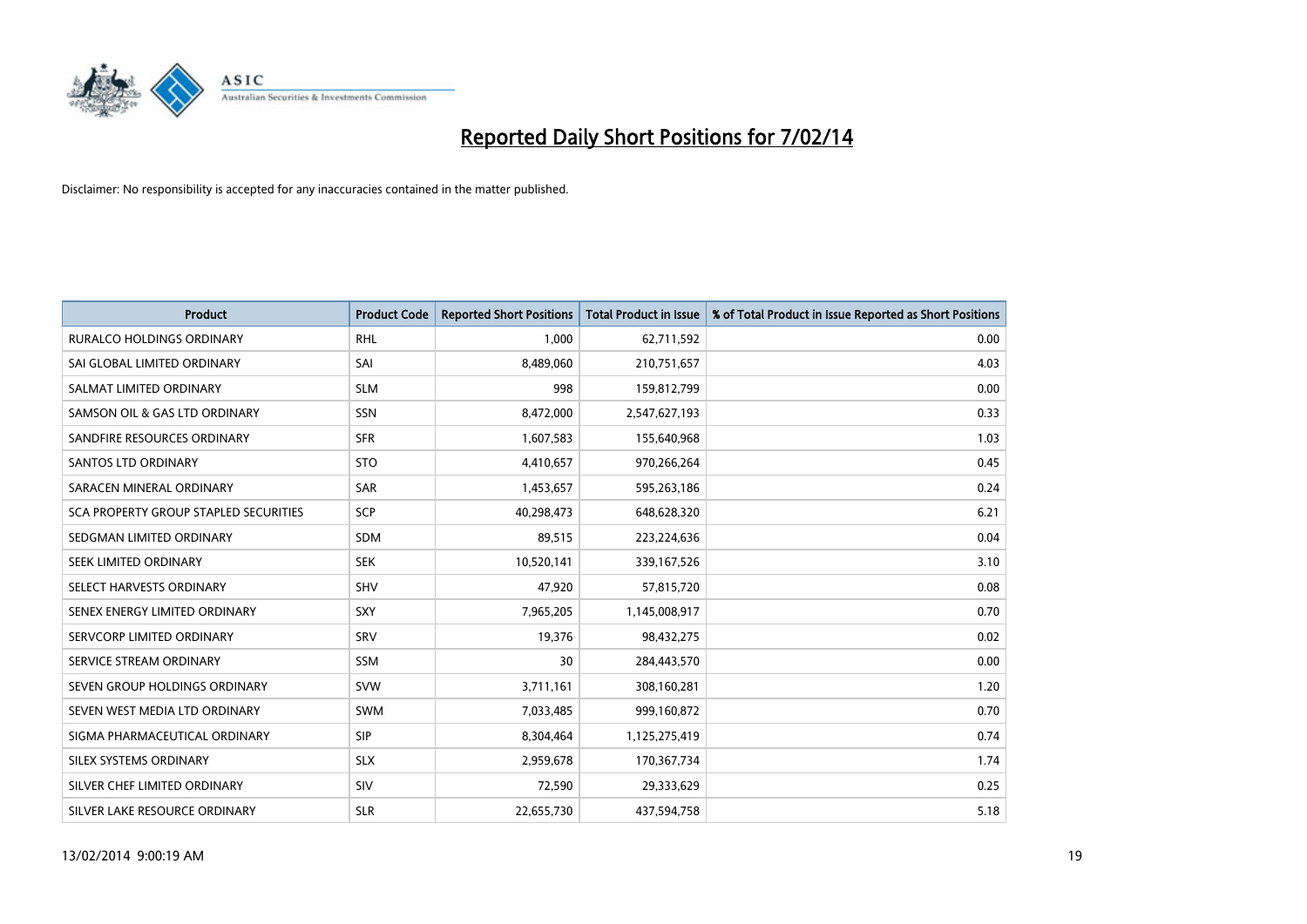

| <b>Product</b>                           | <b>Product Code</b> | <b>Reported Short Positions</b> | <b>Total Product in Issue</b> | % of Total Product in Issue Reported as Short Positions |
|------------------------------------------|---------------------|---------------------------------|-------------------------------|---------------------------------------------------------|
| SIMS METAL MGMT LTD ORDINARY             | <b>SGM</b>          | 12,631,243                      | 204,439,083                   | 6.18                                                    |
| SINGAPORE TELECOMM. CHESS DEPOSITARY INT | SGT                 | 9,473,779                       | 152,192,407                   | 6.22                                                    |
| SIRIUS RESOURCES NL ORDINARY             | <b>SIR</b>          | 11,367,327                      | 261,930,167                   | 4.34                                                    |
| SIRTEX MEDICAL ORDINARY                  | <b>SRX</b>          | 98,121                          | 56,108,439                    | 0.17                                                    |
| SKILLED GROUP LTD ORDINARY               | <b>SKE</b>          | 1,996,680                       | 233,871,364                   | 0.85                                                    |
| <b>SKY NETWORK ORDINARY</b>              | <b>SKT</b>          | 155,644                         | 389,139,785                   | 0.04                                                    |
| SKYCITY ENT GRP LTD ORDINARY             | <b>SKC</b>          | 733.789                         | 580,016,676                   | 0.13                                                    |
| <b>SLATER &amp; GORDON ORDINARY</b>      | SGH                 | 748,009                         | 202,481,656                   | 0.37                                                    |
| SMS MANAGEMENT. ORDINARY                 | <b>SMX</b>          | 3,204,212                       | 70,099,763                    | 4.57                                                    |
| SONIC HEALTHCARE ORDINARY                | <b>SHL</b>          | 4,435,312                       | 400,746,556                   | 1.11                                                    |
| SOUL PATTINSON (W.H) ORDINARY            | <b>SOL</b>          | 71,436                          | 239,395,320                   | 0.03                                                    |
| SOUTH BOULDER MINES ORDINARY             | <b>STB</b>          | 1                               | 128,327,826                   | 0.00                                                    |
| SP AUSNET STAPLED SECURITIES             | <b>SPN</b>          | 74,490,324                      | 3,386,607,080                 | 2.20                                                    |
| SPARK INFRASTRUCTURE STAPLED NOTE & UNIT | SKI                 | 58,860,631                      | 1,326,734,264                 | 4.44                                                    |
| SPDR 200 FUND ETF UNITS                  | <b>STW</b>          | 65,255                          | 45,626,368                    | 0.14                                                    |
| SPDR 200 RESOURCES ETF UNITS             | <b>OZR</b>          | 65,000                          | 1,601,962                     | 4.06                                                    |
| SPDR SMALL ORDS ETF UNITS                | SSO                 | 178,018                         | 801,304                       | 22.22                                                   |
| SPECIALTY FASHION ORDINARY               | <b>SFH</b>          | 89,420                          | 192,236,121                   | 0.05                                                    |
| ST BARBARA LIMITED ORDINARY              | <b>SBM</b>          | 16,922,295                      | 488,074,077                   | 3.47                                                    |
| STARPHARMA HOLDINGS ORDINARY             | SPL                 | 14,384,798                      | 284,654,680                   | 5.05                                                    |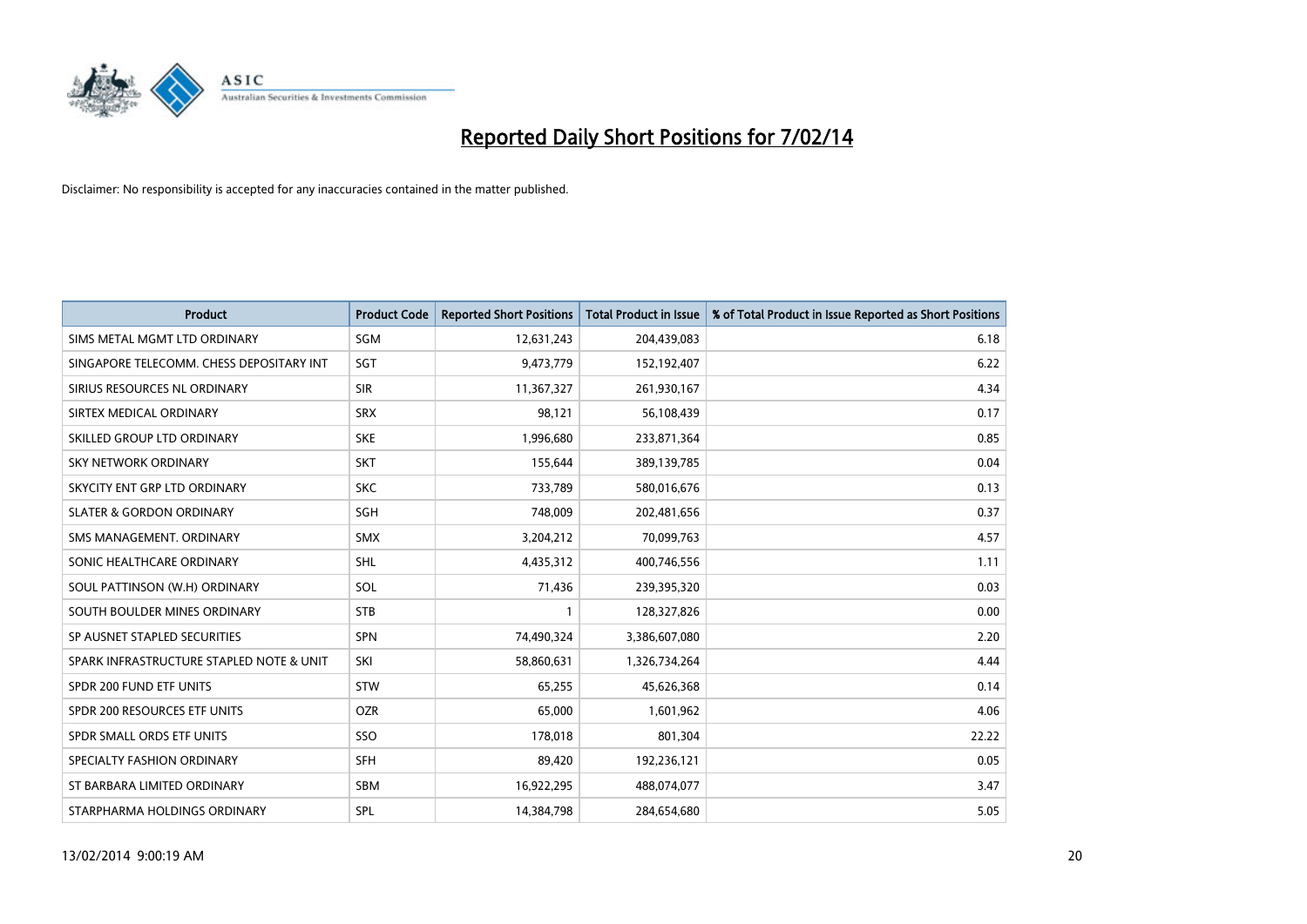

| <b>Product</b>                       | <b>Product Code</b> | <b>Reported Short Positions</b> | <b>Total Product in Issue</b> | % of Total Product in Issue Reported as Short Positions |
|--------------------------------------|---------------------|---------------------------------|-------------------------------|---------------------------------------------------------|
| STEADFAST GROUP LTD ORDINARY         | <b>SDF</b>          | 1,548,824                       | 500,971,408                   | 0.31                                                    |
| STHN CROSS MEDIA ORDINARY            | <b>SXL</b>          | 3,433,442                       | 705,099,800                   | 0.49                                                    |
| STOCKLAND UNITS/ORD STAPLED          | SGP                 | 12,742,301                      | 2,305,750,747                 | 0.55                                                    |
| STRAITS RES LTD. ORDINARY            | SRQ                 | 56,522                          | 1,217,730,293                 | 0.00                                                    |
| STRIKE ENERGY LTD ORDINARY           | <b>STX</b>          | 5,000                           | 706,519,664                   | 0.00                                                    |
| STW COMMUNICATIONS ORDINARY          | SGN                 | 822,626                         | 403,828,512                   | 0.20                                                    |
| SUNCORP GROUP LTD ORDINARY           | <b>SUN</b>          | 3,024,574                       | 1,286,600,980                 | 0.24                                                    |
| SUNDANCE ENERGY ORDINARY             | <b>SEA</b>          | 501,506                         | 463,173,668                   | 0.11                                                    |
| SUNDANCE RESOURCES ORDINARY          | <b>SDL</b>          | 54,032,098                      | 3,079,369,367                 | 1.75                                                    |
| SUNLAND GROUP LTD ORDINARY           | <b>SDG</b>          | 19,971                          | 181,710,087                   | 0.01                                                    |
| SUPER RET REP LTD ORDINARY           | SUL                 | 4,004,769                       | 196,731,620                   | 2.04                                                    |
| SYD AIRPORT STAPLED US PROHIBIT.     | <b>SYD</b>          | 28,057,085                      | 2,194,322,759                 | 1.28                                                    |
| SYRAH RESOURCES ORDINARY             | <b>SYR</b>          | 3,636,451                       | 162,385,614                   | 2.24                                                    |
| <b>TABCORP HOLDINGS LTD ORDINARY</b> | <b>TAH</b>          | 21,489,004                      | 754,274,706                   | 2.85                                                    |
| TANAMI GOLD NL ORDINARY              | <b>TAM</b>          | 100,000                         | 1,175,097,046                 | 0.01                                                    |
| TAP OIL LIMITED ORDINARY             | <b>TAP</b>          | 161,025                         | 242,237,221                   | 0.07                                                    |
| TASSAL GROUP LIMITED ORDINARY        | <b>TGR</b>          | 39,660                          | 146,507,029                   | 0.03                                                    |
| <b>TATTS GROUP LTD ORDINARY</b>      | <b>TTS</b>          | 8,276,321                       | 1,417,117,821                 | 0.58                                                    |
| <b>TECHNOLOGY ONE ORDINARY</b>       | <b>TNE</b>          | 5,055                           | 307,751,455                   | 0.00                                                    |
| TELECOM CORPORATION ORDINARY         | <b>TEL</b>          | 11,361,557                      | 1,824,150,788                 | 0.62                                                    |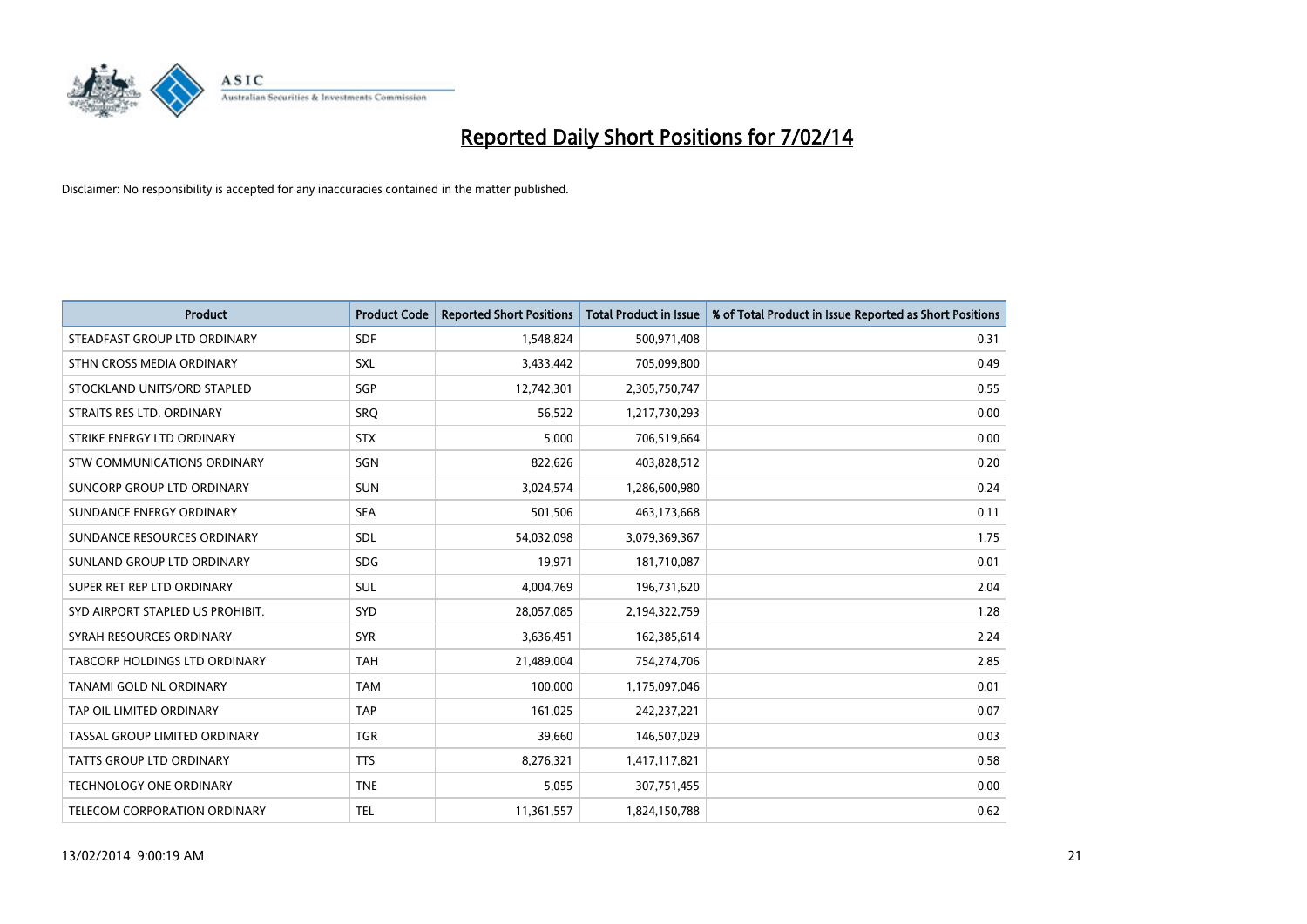

| <b>Product</b>                        | <b>Product Code</b> | <b>Reported Short Positions</b> | <b>Total Product in Issue</b> | % of Total Product in Issue Reported as Short Positions |
|---------------------------------------|---------------------|---------------------------------|-------------------------------|---------------------------------------------------------|
| <b>TELSTRA CORPORATION, ORDINARY</b>  | <b>TLS</b>          | 41,373,846                      | 12,443,074,357                | 0.33                                                    |
| TEN NETWORK HOLDINGS ORDINARY         | <b>TEN</b>          | 153,876,167                     | 2,586,970,845                 | 5.95                                                    |
| TERANGA GOLD CORP CDI 1:1             | TGZ                 | 73,910                          | 114,338,103                   | 0.06                                                    |
| TFS CORPORATION LTD ORDINARY          | <b>TFC</b>          | 37,408                          | 282,157,408                   | 0.01                                                    |
| THE REJECT SHOP ORDINARY              | <b>TRS</b>          | 1,656,480                       | 28,826,248                    | 5.75                                                    |
| THORN GROUP LIMITED ORDINARY          | <b>TGA</b>          | 297,100                         | 149,494,813                   | 0.20                                                    |
| TIGER RESOURCES ORDINARY              | <b>TGS</b>          | 378,867                         | 802,710,269                   | 0.05                                                    |
| TITAN ENERGY SERVICE ORDINARY         | <b>TTN</b>          | 63,047                          | 48,866,894                    | 0.13                                                    |
| TOLL HOLDINGS LTD ORDINARY            | <b>TOL</b>          | 31,850,770                      | 717,133,875                   | 4.44                                                    |
| <b>TOX FREE SOLUTIONS ORDINARY</b>    | <b>TOX</b>          | 1,973,694                       | 133,242,359                   | 1.48                                                    |
| TPG TELECOM LIMITED ORDINARY          | <b>TPM</b>          | 1,556,586                       | 793,808,141                   | 0.20                                                    |
| TRADE ME GROUP ORDINARY               | <b>TME</b>          | 576,882                         | 396,548,005                   | 0.15                                                    |
| <b>TRANSFIELD SERVICES ORDINARY</b>   | <b>TSE</b>          | 29,974,702                      | 512,457,716                   | 5.85                                                    |
| TRANSPACIFIC INDUST, ORDINARY         | <b>TPI</b>          | 22,474,122                      | 1,578,786,704                 | 1.42                                                    |
| TRANSURBAN GROUP TRIPLE STAPLED SEC.  | <b>TCL</b>          | 3,980,481                       | 1,486,013,648                 | 0.27                                                    |
| TREASURY GROUP ORDINARY               | <b>TRG</b>          | 18,083                          | 23,070,755                    | 0.08                                                    |
| TREASURY WINE ESTATE ORDINARY         | <b>TWE</b>          | 30,262,936                      | 647,227,144                   | 4.68                                                    |
| TROY RESOURCES LTD ORDINARY           | <b>TRY</b>          | 661,182                         | 168,486,562                   | 0.39                                                    |
| TWENTY-FIRST FOX INC A NON-VOTING CDI | <b>FOXLV</b>        | 358,246                         | 15,019,786                    | 2.39                                                    |
| TWENTY-FIRST FOX INC B VOTING CDI     | <b>FOX</b>          | 1,481,962                       | 188,594,825                   | 0.79                                                    |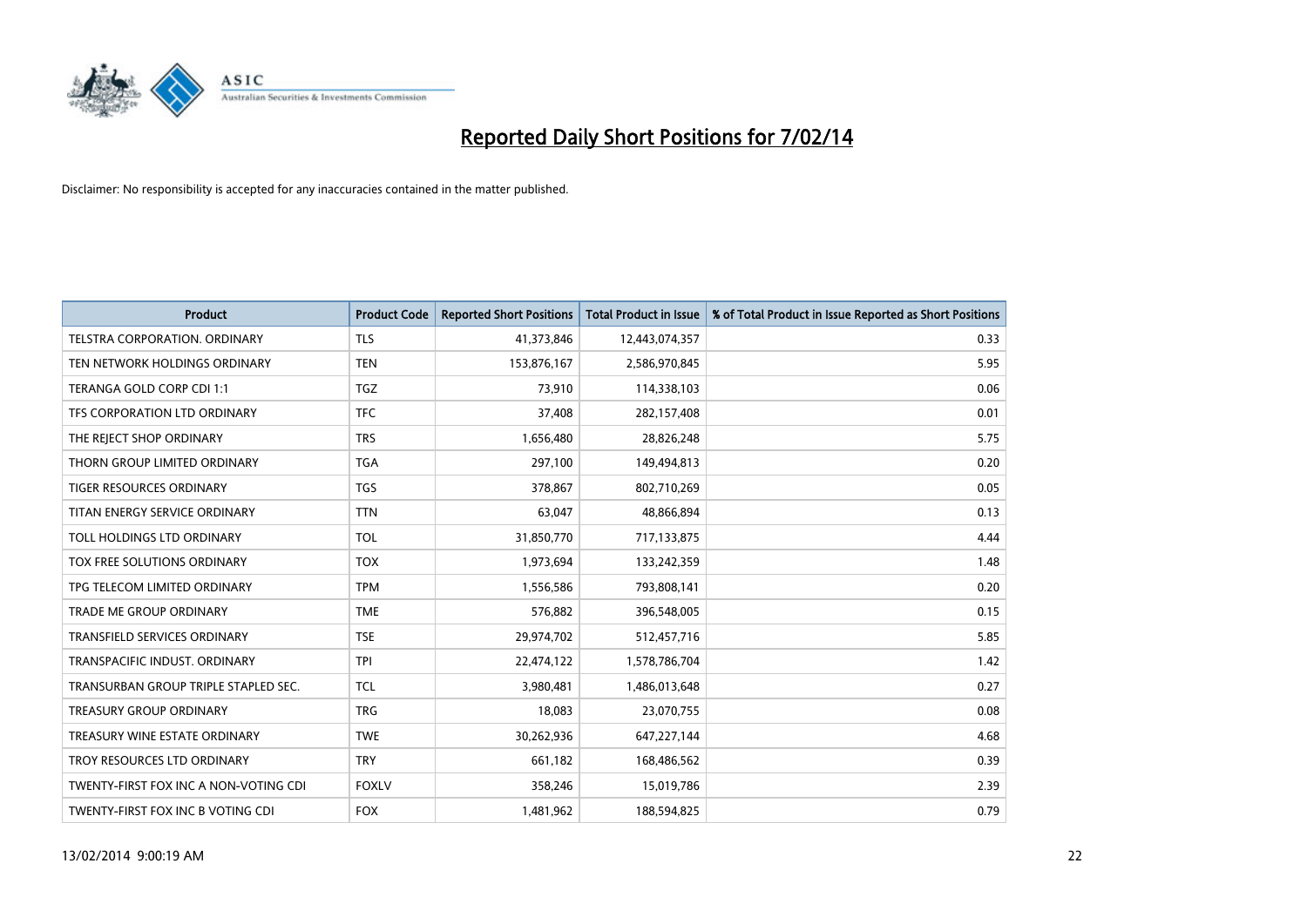

| <b>Product</b>                       | <b>Product Code</b> | <b>Reported Short Positions</b> | <b>Total Product in Issue</b> | % of Total Product in Issue Reported as Short Positions |
|--------------------------------------|---------------------|---------------------------------|-------------------------------|---------------------------------------------------------|
| <b>UGL LIMITED ORDINARY</b>          | UGL                 | 24,421,769                      | 166,511,240                   | 14.67                                                   |
| UXC LIMITED ORDINARY                 | <b>UXC</b>          | 914,516                         | 320,551,687                   | 0.29                                                    |
| <b>VEDA GROUP LTD ORDINARY</b>       | <b>VED</b>          | 2,624,511                       | 842,055,406                   | 0.31                                                    |
| <b>VILLAGE ROADSHOW LTD ORDINARY</b> | <b>VRL</b>          | 807,202                         | 159,493,510                   | 0.51                                                    |
| <b>VIRGIN AUS HLDG LTD ORDINARY</b>  | VAH                 | 115,646,674                     | 3,514,807,839                 | 3.29                                                    |
| <b>VIRTUS HEALTH LTD ORDINARY</b>    | <b>VRT</b>          | 2,027,312                       | 79,536,601                    | 2.55                                                    |
| <b>VISION EYE INSTITUTE ORDINARY</b> | <b>VEI</b>          | 1,859,587                       | 160,759,740                   | 1.16                                                    |
| <b>VOCATION LTD ORDINARY</b>         | <b>VET</b>          | 8,904,909                       | 200,000,000                   | 4.45                                                    |
| <b>WATPAC LIMITED ORDINARY</b>       | <b>WTP</b>          | 2,843                           | 184,332,526                   | 0.00                                                    |
| WEBIET LIMITED ORDINARY              | <b>WEB</b>          | 2,965,976                       | 79,397,959                    | 3.74                                                    |
| WELLCOM GROUP LTD ORDINARY           | WLL                 | 74                              | 39,052,001                    | 0.00                                                    |
| <b>WESFARMERS LIMITED ORDINARY</b>   | <b>WES</b>          | 4,901,584                       | 1,143,274,951                 | 0.43                                                    |
| <b>WESTERN AREAS LTD ORDINARY</b>    | <b>WSA</b>          | 26,268,538                      | 196,862,806                   | 13.34                                                   |
| WESTERN DESERT RES. ORDINARY         | <b>WDR</b>          | 3,578,532                       | 500,040,257                   | 0.72                                                    |
| WESTFIELD GROUP ORD/UNIT STAPLED SEC | <b>WDC</b>          | 5,976,995                       | 2,113,501,814                 | 0.28                                                    |
| WESTFIELD RETAIL TST UNIT STAPLED    | <b>WRT</b>          | 19,916,998                      | 2,979,214,029                 | 0.67                                                    |
| <b>WESTPAC BANKING CORP ORDINARY</b> | <b>WBC</b>          | 20,088,028                      | 3,109,048,309                 | 0.65                                                    |
| WHITE ENERGY COMPANY ORDINARY        | <b>WEC</b>          | 1,659,812                       | 322,974,494                   | 0.51                                                    |
| WHITEHAVEN COAL ORDINARY             | <b>WHC</b>          | 58,560,482                      | 1,025,692,710                 | 5.71                                                    |
| WIDE BAY AUST LTD ORDINARY           | <b>WBB</b>          | 3,721                           | 36,238,600                    | 0.01                                                    |